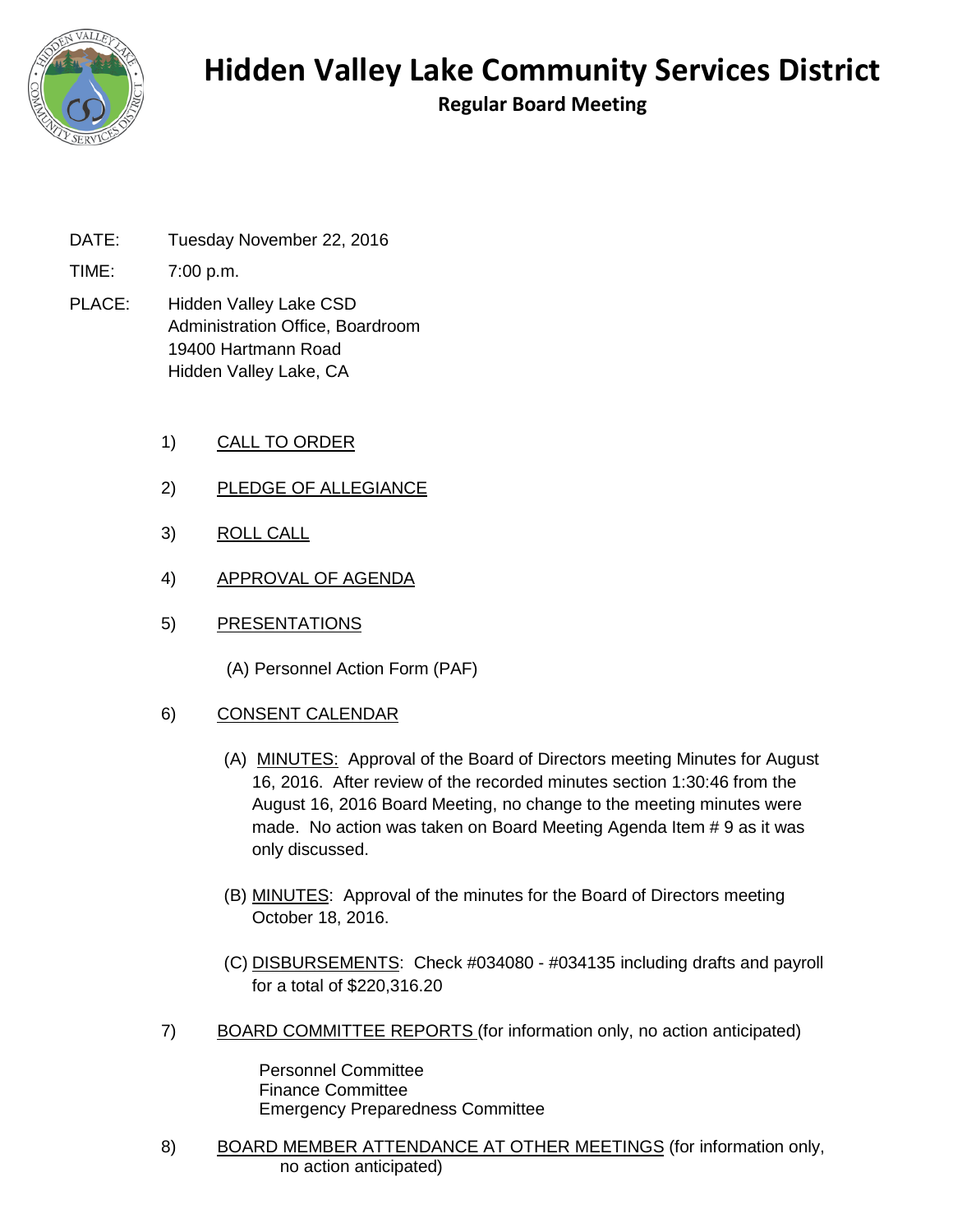ACWA Region 1 ACWA State Legislative Committee County OES Other meetings attended

9) STAFF REPORTS (for information only, no action anticipated)

Financial Report Administration/Customer Service Report Field Operations Report General Manager's Report

- 10) DISCUSSION AND POSSIBLE ACTION: Approve Resolution 2016-19 Investment of Hidden Valley Lake Community Services District's Monies in Local Agency Investment Fund
- 11) DISCUSSION AND POSSIBLE ACTION: Approve Resolution 2016-20 Hidden Valley Lake Community Services District Board of Directors Updating the Hidden Valley Lake Community Services District Conflict of Interest Code and Rescinding Resolution Number 2014-12
- 12) PUBLIC COMMENT
- 13) BOARD MEMBER COMMENT
- 14) CLOSED SESSION (A) Government Code 54957 (b) Personnel Performance Evaluation – General Manager goal-setting
- 15) ADJOURNMENT

Public records are available upon request. Board Packets are posted on our website at [www.hiddenvalleylakecsd.com.](http://www.hiddenvalleylakecsd.com/) Click on the "Board Packet" link on the Agenda tab.

In compliance to the Americans with Disabilities Act, if you need special accommodations to participate in or attend the meeting please contact the District Office at 987-9201 at least 48 hours prior to the scheduled meeting.

Public shall be given the opportunity to comment on each agenda item before the Governing Board acts on that item, G.C. 54953.3. All other comments will be taken under Public Comment.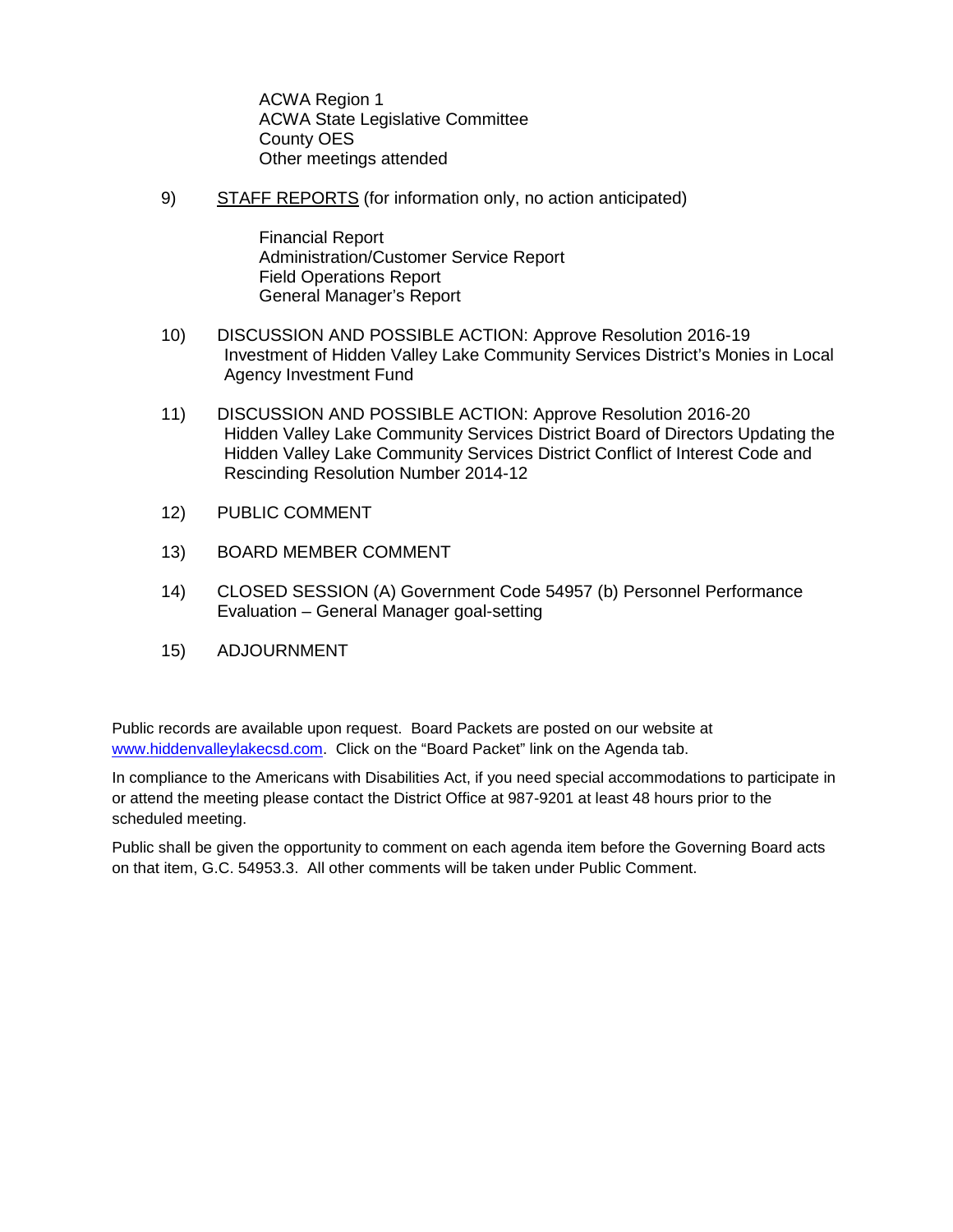### **PERSONNEL ACTION FORM (PAF)**

#### **IDENTIFYING INFORMATION**

| Date Processed:         | Personnel #                        |
|-------------------------|------------------------------------|
| Employee Name           | Last 4 digits of Social Security # |
| <b>CURRENT POSITION</b> | <b>NEW POSITION</b>                |
| Salary:<br>Range/Step:  | Salary:<br>Range/Step:             |
| Position Title:         | Position Title:                    |
| Supervisor:             | Supervisor:                        |
|                         |                                    |
|                         |                                    |
|                         |                                    |

| 1.                                        | <b>NEW HIRE/ REINSTATEMENT/QUICK ENTRY</b>                                                                                                                                                                                                 |
|-------------------------------------------|--------------------------------------------------------------------------------------------------------------------------------------------------------------------------------------------------------------------------------------------|
| <b>Effective Date:</b>                    |                                                                                                                                                                                                                                            |
| Type of appointment:<br>Probationary      | Supplemental (Temporary)<br>Student                                                                                                                                                                                                        |
| Permanent<br>Full-Time                    | Trainee<br>Retiree<br>Part-Time-Hrs/Wk<br><b>Work Against</b>                                                                                                                                                                              |
| REQUESTED SALARY:<br>\$                   |                                                                                                                                                                                                                                            |
| <b>BUDGETED SALARY:</b><br>\$             |                                                                                                                                                                                                                                            |
| SALARY RESERVE NEEDED: \$                 |                                                                                                                                                                                                                                            |
|                                           | 2. SALARY CHANGES                                                                                                                                                                                                                          |
| <b>Effective Date:</b>                    |                                                                                                                                                                                                                                            |
| Career Progression                        | Leave W/Pay<br>$\Box$                                                                                                                                                                                                                      |
| $\Box$ Range Increase                     | Salary Adjustment (COLA)                                                                                                                                                                                                                   |
| □ Step Increase                           | Cancel Salary Adjustment (COLA)                                                                                                                                                                                                            |
| $\Box$ Demotion                           | Suspension (Leave W/O Pay)                                                                                                                                                                                                                 |
|                                           | <b>3. CHANGE IN STATUS</b>                                                                                                                                                                                                                 |
| <b>Effective Date:</b>                    | □ Leave W/O Pay                                                                                                                                                                                                                            |
| Appointment Change                        | □ Suspension: □ Conduct □ Performance □ Gross Inefficiency                                                                                                                                                                                 |
| $\Box$ Probationary to Permanent          | □ Other (Type) from: <u>with a set of the set of the set of the set of the set of the set of the set of the set of the set of the set of the set of the set of the set of the set of the set of the set of the set of the set o</u><br>To: |
| Change in Hours<br>From:                  | To:                                                                                                                                                                                                                                        |
| Exempt<br>$\Box$ Non-Exempt               |                                                                                                                                                                                                                                            |
|                                           | <b>4. LEAVE OF ABSENCE</b>                                                                                                                                                                                                                 |
| <b>Effective Date:</b>                    |                                                                                                                                                                                                                                            |
| Medical<br>Type of leave:<br>$\mathsf{L}$ | <b>Workers Compensation</b><br>Short Term Disability                                                                                                                                                                                       |
| Personal<br>Military                      | 60 day waiting period*                                                                                                                                                                                                                     |
| Other                                     | *From Date:<br>*To Date:                                                                                                                                                                                                                   |
| Reinstate from LOA                        |                                                                                                                                                                                                                                            |
| Last Day Worked:                          | <b>Anticipated Return Date:</b>                                                                                                                                                                                                            |
|                                           | 5. SEPARATIONS (Please notify HR of separations immediately.)                                                                                                                                                                              |
| <b>Effective Date:</b>                    | Last Work Day:                                                                                                                                                                                                                             |
| $\Box$ Resigned                           | Reason                                                                                                                                                                                                                                     |
| $\Box$ Dismissed                          | Performance of Duties<br>Personal Conduct<br>Reason:                                                                                                                                                                                       |
| Probationary Appoint. Terminated          |                                                                                                                                                                                                                                            |
| $\Box$ Retired                            |                                                                                                                                                                                                                                            |
| Temporary Appointment Ended               |                                                                                                                                                                                                                                            |
| Reduction in Force                        |                                                                                                                                                                                                                                            |
| Death - Date                              |                                                                                                                                                                                                                                            |
|                                           |                                                                                                                                                                                                                                            |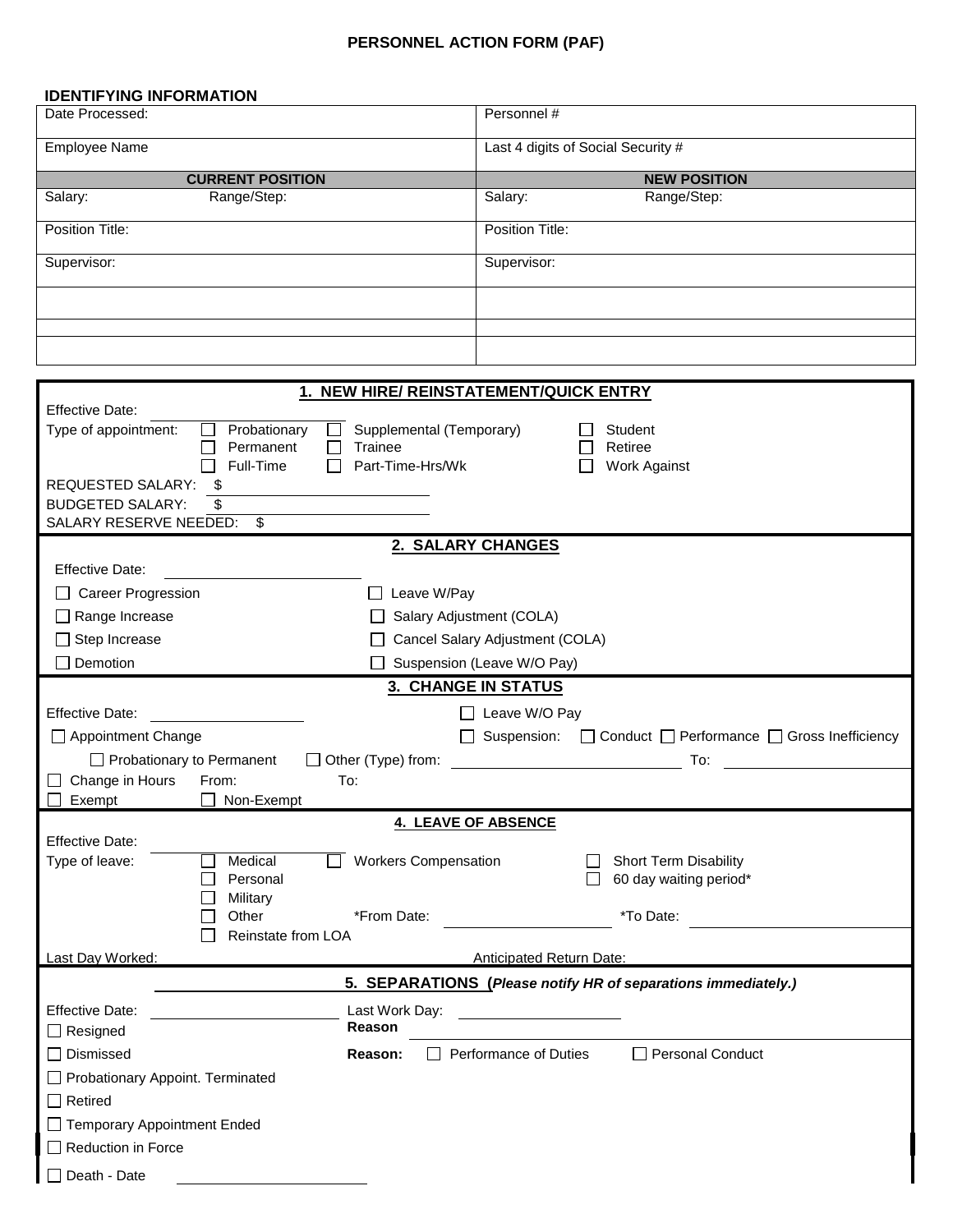|                         | 7. JUSTIFICATION/EXPLANATION        |       |  |
|-------------------------|-------------------------------------|-------|--|
|                         |                                     |       |  |
|                         |                                     |       |  |
|                         |                                     |       |  |
|                         |                                     |       |  |
|                         |                                     |       |  |
|                         | <b>APPROVAL FOR HUMAN RESOURCES</b> |       |  |
|                         |                                     |       |  |
| Immediate Supervisor:   |                                     | Date: |  |
| Finance Dept. signature |                                     | Date: |  |
| General Manager:        |                                     | Date: |  |
| HR Manager:             |                                     | Date: |  |

*Please submit original of this form to Human Resources and a copy to the Timekeeping Section.*

Created: October 14, 2016 (rev. date:)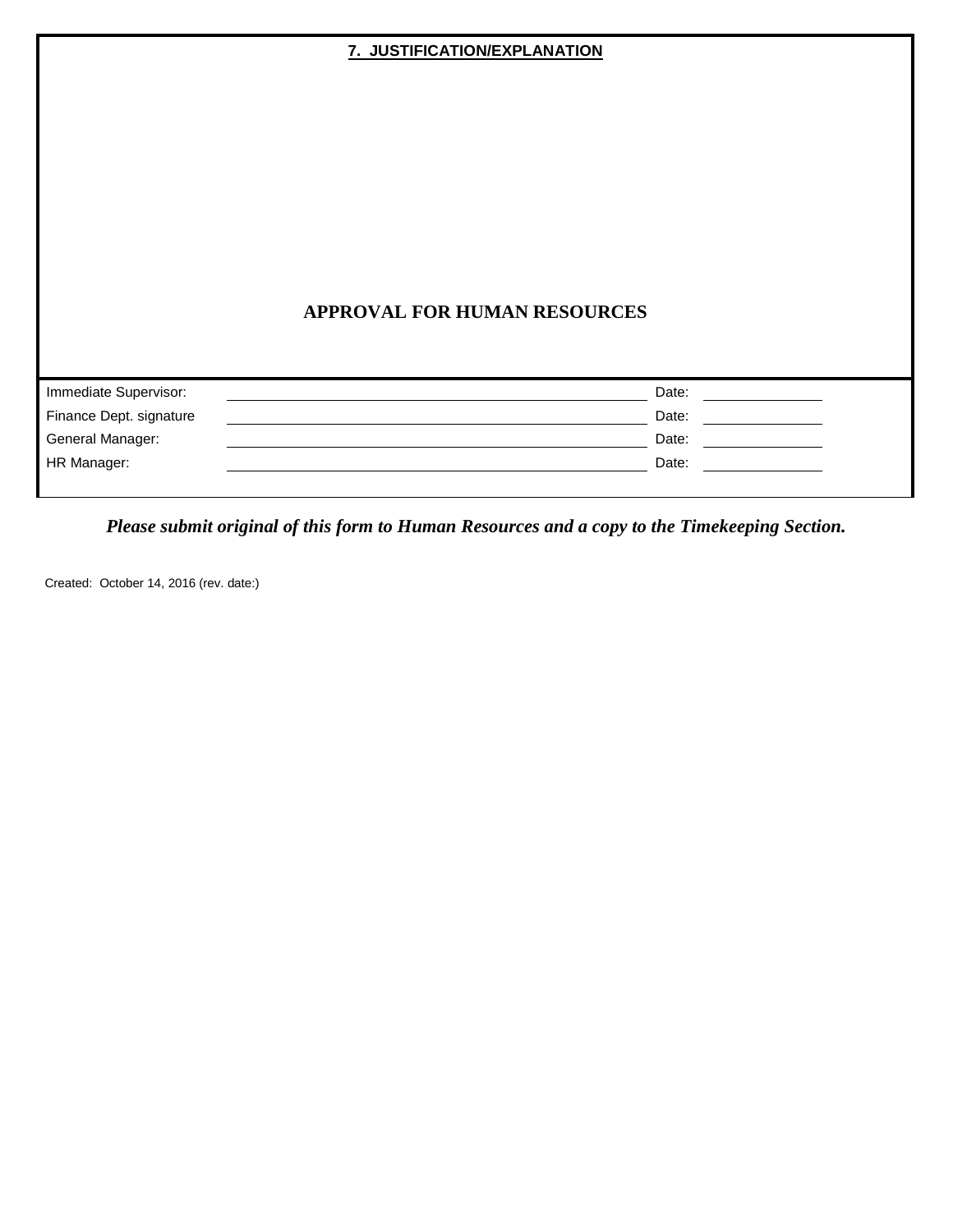#### **PERSONNEL ACTION FORM (PAF) INSTRUCTIONS ATTENTION SUPERVISOR: Please complete applicable information listed on the "PAF" Checklist**

#### **Identifying Information:**

Please complete the employee's name, personnel number (if known) and last four (4) digits of social security number. (Date processed will be completed by the Human Resources Office).

- **Current Position**: Please complete the information for the position the employee currently occupies
- **New Position:** Please indicate the information the new position the employee will be transferring to (e.g., promotion, etc.), if appropriate.

#### **Personnel Actions:**

- 1. **New Hire/Reinstatement/Quick Entry**: Action to activate an employee into INCODE.
	- New Hire the initial employment of an individual to a position.
	- Reinstatement the reemployment of a former employee after a 31calendar day break in service.
	- Quick Entry **–** Typically used to enter contractors (Temp. Workers) into the INCODE system. The person is not paid by INCODE.
- 2. **Salary Change**: Action represents an increase or decrease in the employee's salary.
	- Range Revision any change in a salary range approved by the Board of Directors and resulting from changes in the labor market or a promotion to an existing but vacant position approved by the General Manager.
	- Step Revision General Manager approved change in career-step rates based on employee evaluation.
	- Demotion a change in pay which results from inefficiency in performance or as a disciplinary action.
	- Career Progression pay factors support a salary adjustment and/or competency level adjustment within the pay range of the employee's career-banded class, in conjunction with the employee's attainment and demonstrated use of competencies in same position.
	- Salary Adjustment (COLA) an increase in an employee's salary within the current position.
	- Cancel Salary Adjustment (COLA) cancel increase given.
- 3. **Change in Status** the change in employee's type of appointment.
	- Appointment Change such as permanent, probation, time-limited, time-limited probationary, trainee, etc.
	- Change in Hours this action is used to change the number of hrs per week of a part-time position (less than 40 per week) which does not change the appointment type.
	- Exempt/Non-Exempt this action is used to identify if the employee will be Exempt or Exempt.
	- Leave with pay to investigate allegations of performance or conduct deficiencies that would constitute just cause for disciplinary action; to provide time within which to schedule and conduct a pre-disciplinary conference; or to avoid disruption of the work place and/or to protect the safety of persons or property. Please complete Estimated End Date.
	- Leave without pay (Suspension) the removal of an employee from work for disciplinary reasons without paying the employee. Please check whether the reason is due to conduct, performance, or gross inefficiency. Please complete Estimated End Date.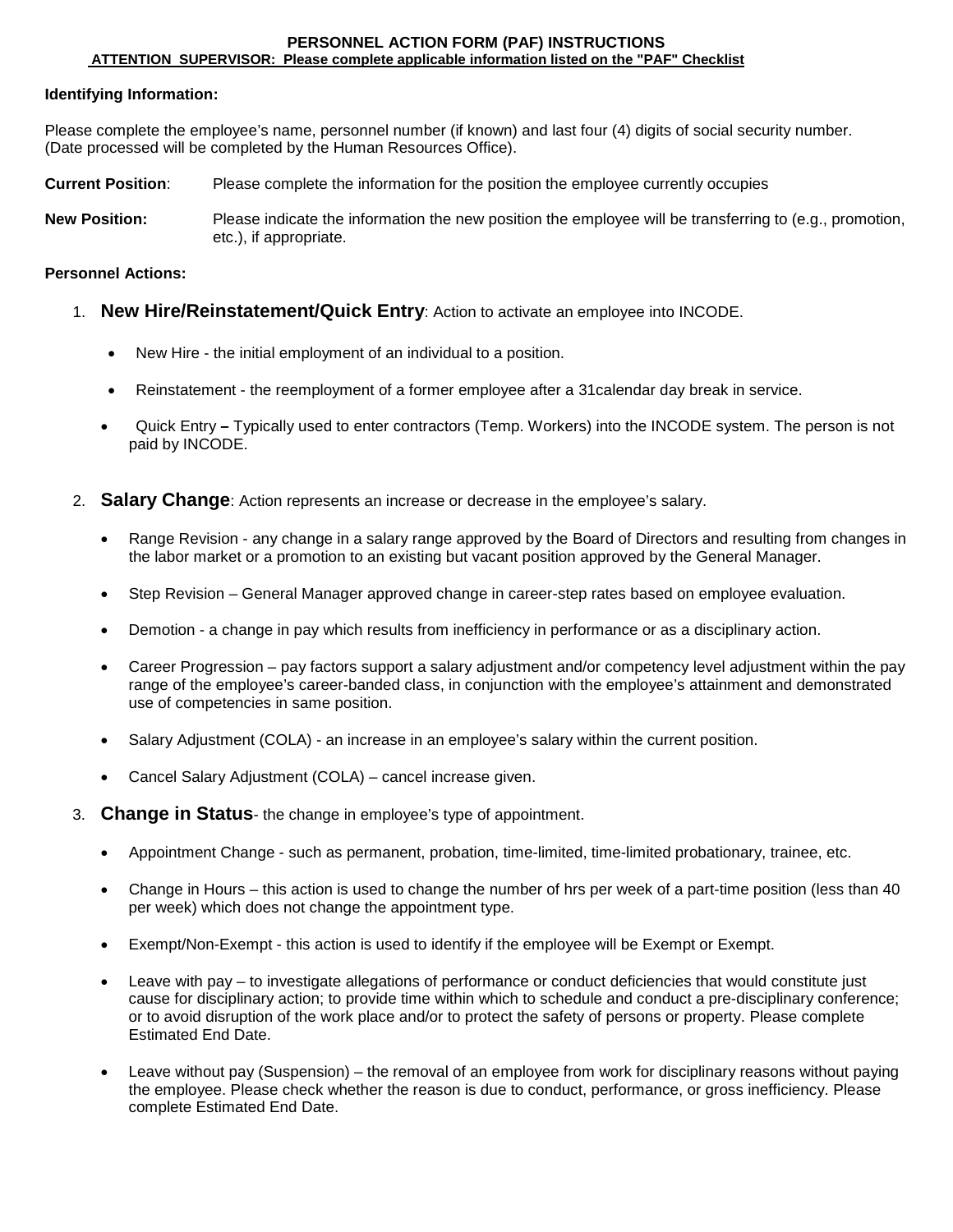- 4. **Leave of Absence (LOA)** used when an employee is out of work on paid or unpaid leave.
	- Medical Employee is on medical-related leave for self or immediate family member (e.g., Family Medical Leave or extended illness).
	- Personal Employee is out for personal reasons (not medically related).
	- Military Employee has been placed on Military Leave which could include Reserve Active Duty or RAD (exhausting leave), RAD (30 days) employee is placed
		- o On leave 30 days with Active Duty Orders (Calendar days), RAD employee is placed on RAD Active Duty on 31<sup>st</sup>
		- o Day, Extended Military,
	- Other No other reason is applicable.
	- Reinstate from LOA Employee is reinstated to work after being on LOA.
	- Workers Compensation Employee is placed on Worker's Compensation after satisfying 7 day waiting period.
	- Short Term Disability (STD) Employee has been out for more than 60 days, eligible for benefits on the 61<sup>st</sup> day.
	- 60 day waiting period Employee is satisfying 60 day waiting period before going on STD. Include from and to dates in blanks on front of form.
- 6. **Separation -** from HVLCSD service occurs when an employee leaves the payroll for the following reasons: Resignation, voluntary resignation w/o notice, separation due to unavailability, retirement, reduction-in-force, dismissal, appointment ended, and death.

**JUSTIFICATION/EXPLANATION:** Please explain the reason for the request.

**APPROVAL FOR HR TO REVIEW:** Please secure required signatures before submission to HR. Please ensure the appropriate documentation is attached to expedite this request.

October 2016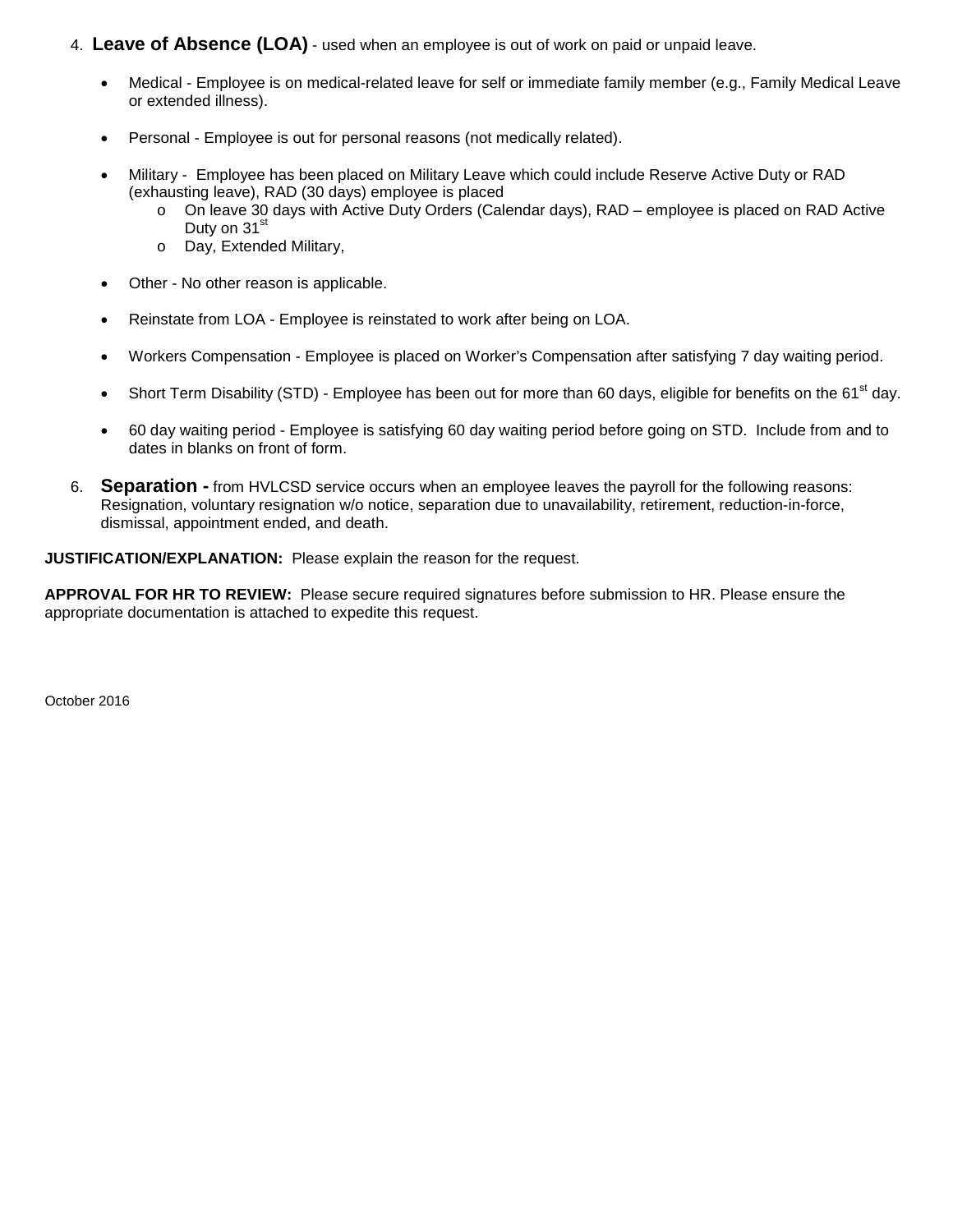#### **Personnel Action Form (PAF) Form Checklist**

*Please attach the following to the PAF and Checklist when your recruitment packet is submitted to HR*

# **New Hire, Promotion:**<br> **D** Personnel Action

- Personnel Action Form (PAF) form
- $\Box$ The original signed employment application
- $\Box$ Health Care Registry Form, if applicable
- $\Box$ Certification/Licensure/Registration forms
- $\Box$ Letter to offer employment

# **Suspension: Leave Without Pay**

- Personnel Action Form (PAF)
- $\Box$ Copy of suspension letter to employee

#### **Transfer within HVLCSD** (from one position to a different position)

- $\Box$ Personnel Action Form (PAF)
- $\Box$ Previous and New Range & Step information required.

#### **Leave of Absence (LOA)**

- Personnel Action Form (PAF)  $\Box$
- $\Box$ Certification of Health Care Provider (If required)
- $\Box$ Written request and approval for Extended Leaves (with or without pay) attached to PAF
- $\Box$ Request for FMLA, etc.

#### **Reinstatement from Leave of Absence**

 $\Box$ Personnel Action Form (PAF)

#### **Separation**

- $\Box$ Personnel Action Form (PAF)
- $\Box$ Letter of resignation, dismissal, retirement, etc. from employee
- $\Box$ Exit Interview (if warranted)
- $\Box$ HVLCSD Acceptance of Resignation letter

Created: October 14, 2016 (rev. date:)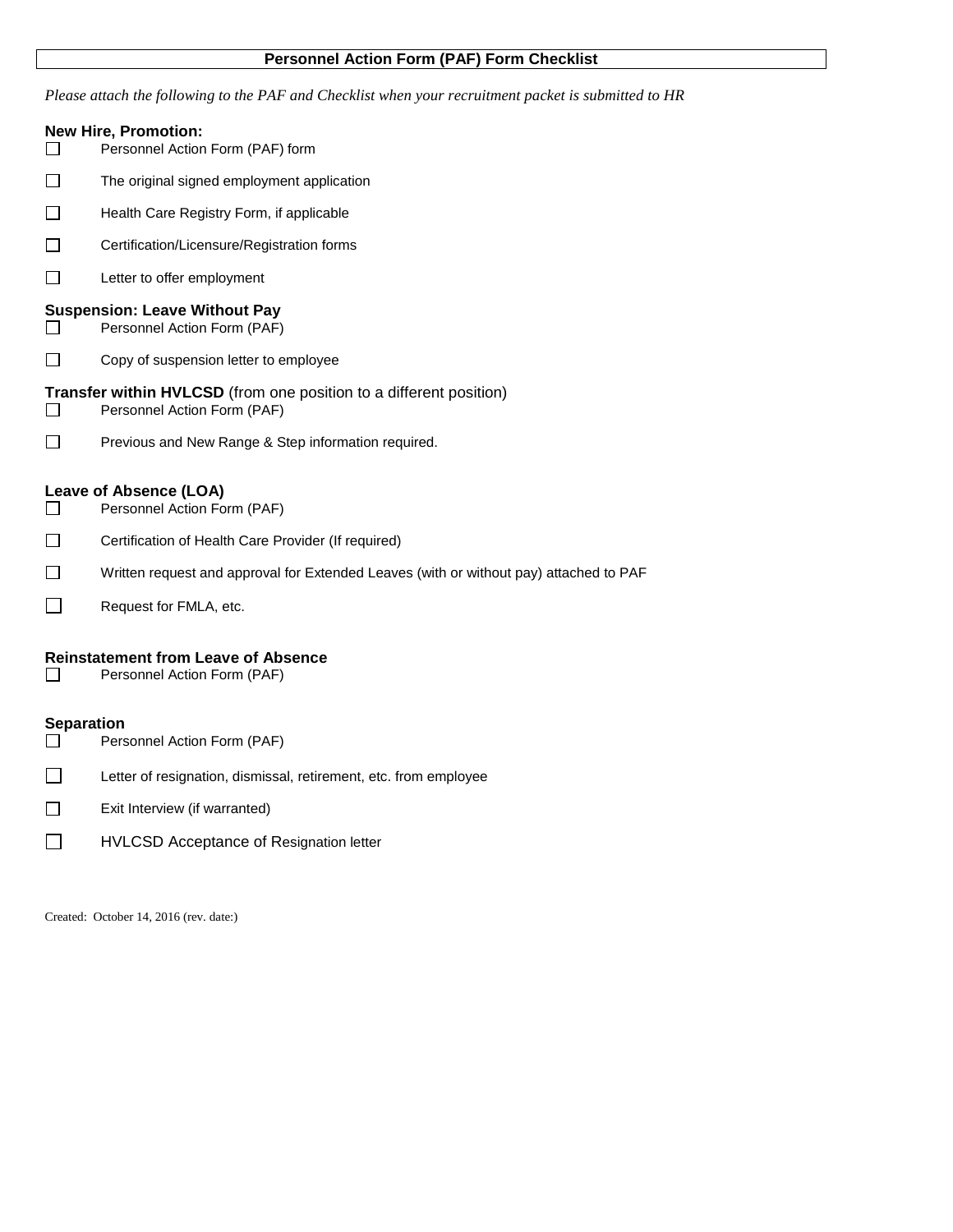

### **HIDDEN VALLEY LAKE COMMUNITY SERVICES DISTRICT BOARD OF DIRECTORS MEETING MINUTES MEETING DATE: August 16, 2016**

The Hidden Valley Lake Community Services District Board of Directors met this evening at the District office located at 19400 Hartmann Road, in Hidden Valley Lake, California. Present were:

Director Jim Freeman, President Kirk Cloyd, General Manager Director Judy Mirbegian

Director Jim Lieberman, Vice President Alyssa Gordon, Water Resources Specialist<br>Director Linda Herndon **Matem Penny Cuadras, Administrative Assistant** Penny Cuadras, Administrative Assistant

Members absent:

Director Carolyn Graham

# **CALL TO ORDER**

The meeting was called to order at 7:00 p.m. by President Freeman.

# **APPROVAL OF AGENDA**

On a motion made by Director Mirbegian and second by Director Herndon the Board unanimously approved the agenda. General Manager Kirk Cloyd noted a change in the content of the Board of Directors Meeting packet.

# **CONSENT CALENDAR**

A motion was made by Director Herndon to remove item 5A from the Consent Calendar for discussion. Director Mirbegian seconded the motion, with a request of an amendment to the Emergency Preparedness Committee meeting minutes.

The Board unanimously approved the Emergency Preparedness Committee meeting minutes as amended.

The Board unanimously approved the following remaining Consent Calendar items:

(A) MINUTES: Approval of the minutes for the Board of Directors meeting July 19, 2016

DISBURSEMENTS: Check #033843 - #033929 including drafts and payroll for a total of \$194,110.26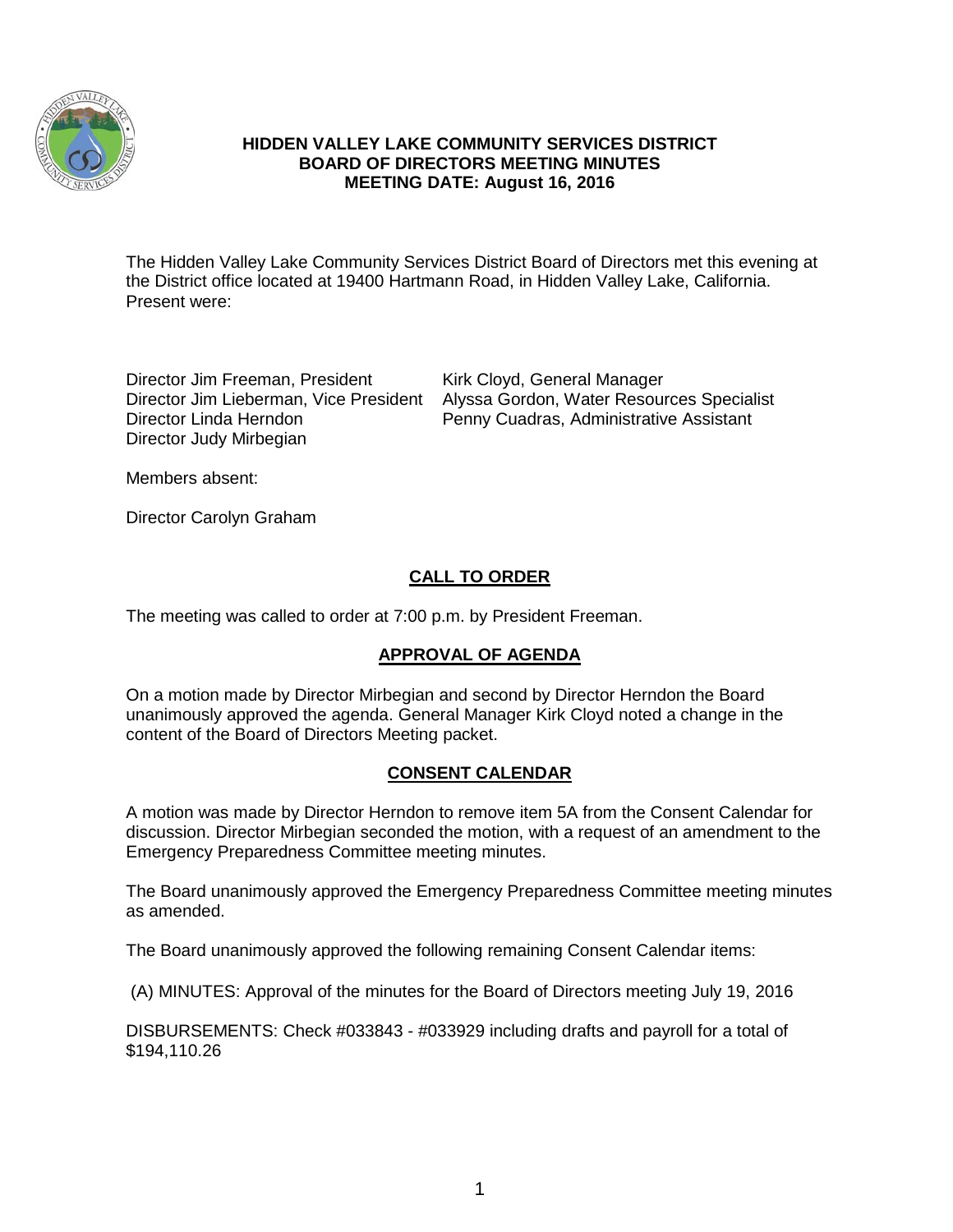# **BOARD COMMITTEE REPORTS**

Personnel Committee: Director Mirbegian requested staff to schedule a meeting in the upcoming week (8/22-8/26).

Finance Committee: Director Mirbegian requested the 2016-2017 approved Budget be distributed in the normal format. The Board has accepted that this report will be produced by the incoming full charge bookkeeper.

Emergency Preparedness Program Committee: General Manager Kirk Cloyd provided a summary of a recent Emergency Preparedness training that took place earlier in the month, in Fortuna, CA., as well as recent experiences in internet and phone outages.

# **BOARD MEMBER ATTENDANCE AT OTHER MEETINGS**

ACWA Region 1 Board: Director Mirbegian reported that while continuing to participate in ACWA Region 1, she will be stepping down as the Chair to the Board.

ACWA State Legislative Committee: Director Herndon provided a summary of the most recent meeting of the legislative session, highlighting new activities by the little Hoover Commission.

County OES: Director Lieberman reported that the Emergency Operating Center (EOC) meeting will be taking precedence over County OES meetings, as per Dr. Karen Tait.

# **STAFF REPORTS**

Financial Report: Director Mirbegian inquired on a few items in the report, and requested the General Manager present a monthly analysis, moving forward.

Administration/Customer Service Report:

Field Operations Report: Staff responded to inquiries by Director Mirbegian and Director Lieberman.

General Manager's Report: General Manager Kirk Cloyd responded to inquiries on all items to the report. A public hearing will be held by Lake County Planning Commission regarding Wild Diamond Vineyards, later this month. The Board has recommended General Manager Kirk Cloyd appear at the hearing, and confirm groundwater recharge test of Wild Diamond Vineyard wells and baseline monitoring of potential waterways which flow to Hidden Valley Lake will be performed.

#### **DISCUSSION AND POSSIBLE ACTION: Discuss billing opportunities of misread meters.**

The Board reviewed current documentation, and proposed minor changes prior to delivery.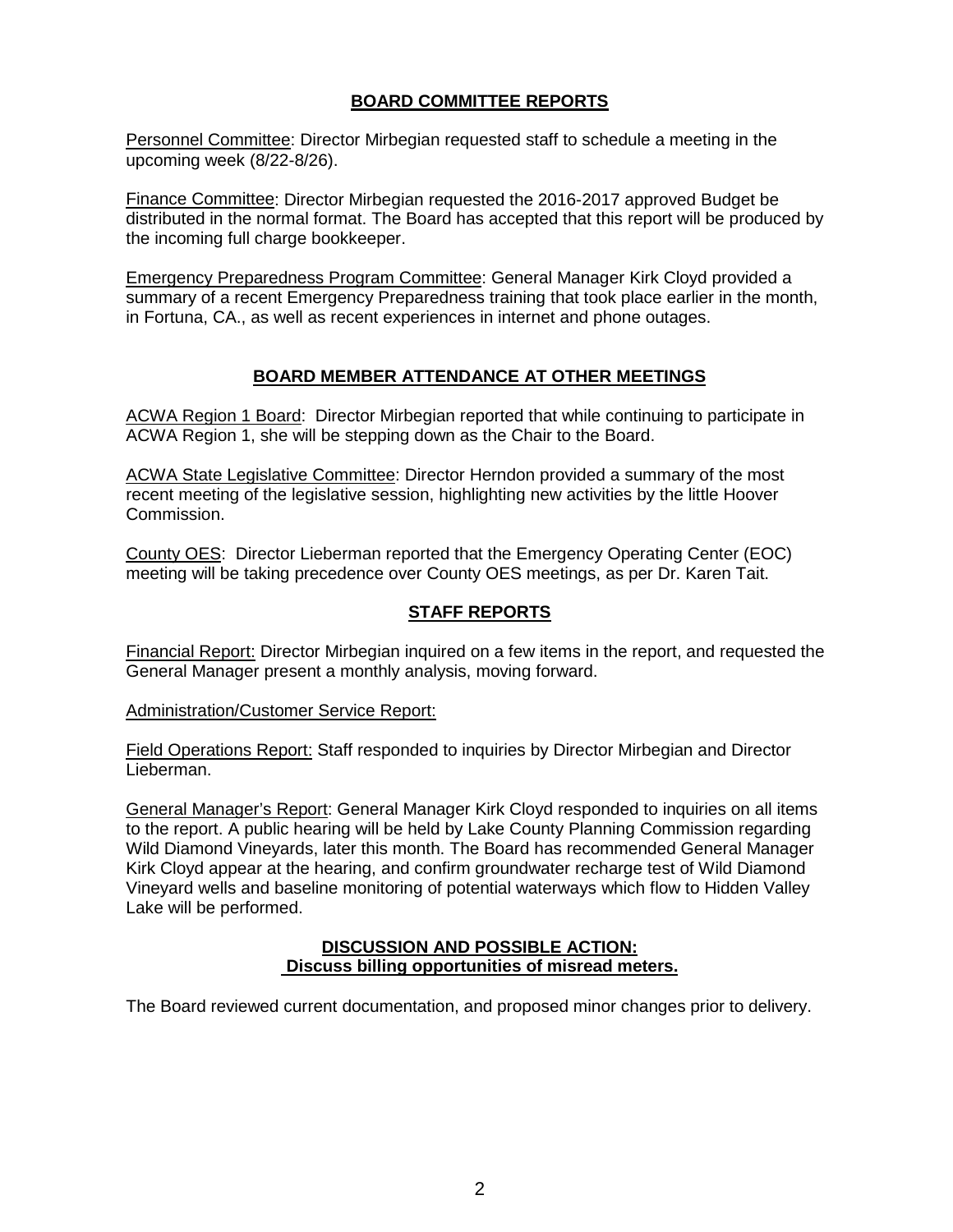#### **DISCUSSION AND POSSIBLE ACTION: Approve Resolution 2016-16 to adopt District Billing Recoupment Policy and Procedure.**

On motion by Director Mirbegian, and second by Director Lieberman, the Board unanimously approved Resolution 2016-16 authorizing adoption of a Utility Billing Undercharge/Overcharge Policy.

# **PUBLIC COMMENT**

A comment was made regarding the importance of diversifying internet providers, and taking into account the speed of repair.

Another comment thanked the Board for investigating a number of options in Hexavalent Chromium compliance, and well site selection.

# **BOARD MEMBER COMMENT**

Director Herndon discussed the opportunity for all Board members to enroll in continuing education, as well as taking an active part in District policy development.

Director Mirbegian and Director Lieberman will pass on the District's check signing responsibility to Director Freeman, and Director Graham.

# **ADJOURNMENT**

On motion by Director Herndon and second by President Freeman, the Board unanimously voted to adjourn. The meeting was adjourned at 9:01 PM.

Jim Freeman Date Kirk Cloyd Date President of the Board **General Manager/Secretary to the Board**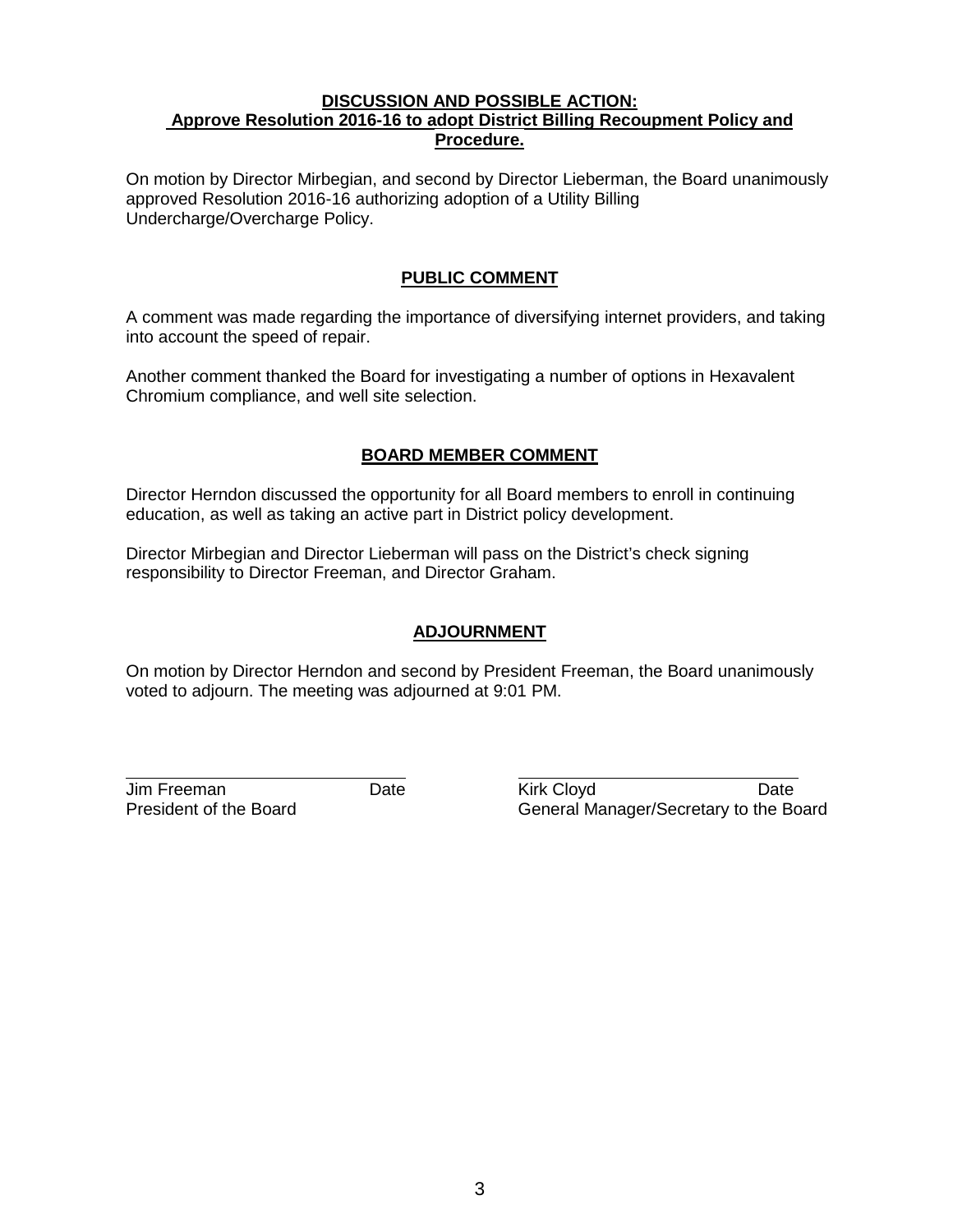

### **HIDDEN VALLEY LAKE COMMUNITY SERVICES DISTRICT BOARD OF DIRECTORS MEETING MINUTES MEETING DATE: October 18, 2016**

The Hidden Valley Lake Community Services District Board of Directors met this evening at the District office located at 19400 Hartmann Road, in Hidden Valley Lake, California. Present were:

Director Jim Freeman, President Kirk Cloyd, General Manager Director Linda Herndon Director Carolyn Graham Director Judy Mirbegian

Director Jim Lieberman, Vice President Penny Cuadras, Administrative Assistant

# **CALL TO ORDER**

The meeting was called to order at 7:00 p.m. by President Freeman.

# **APPROVAL OF AGENDA**

On a motion made by Director Mirbegian and second by Director Graham the Board unanimously approved the agenda as amended.

# **PRESENTATIONS**

General Manager Kirk Cloyd presented the first draft of the Directors Policy Manual. At the December 20, 2016 Regular Board Meeting, an additional Policy document will be presented.

# **CONSENT CALENDAR**

Director Mirbegian requested that the meeting minutes from Regular Board Meeting August 16, 2016 be pulled from the Consent Calendar for further discussion.

On a motion by Director Mirbegian and second from Director Herndon, the Board unanimously approved the following Consent Calendar items:

(B) MINUTES: Approval of the minutes for the Board of Directors meeting September 20, 2016.

(C) MINUTES: Approval of the minutes for the Personnel Committee Meeting September 15, 2016.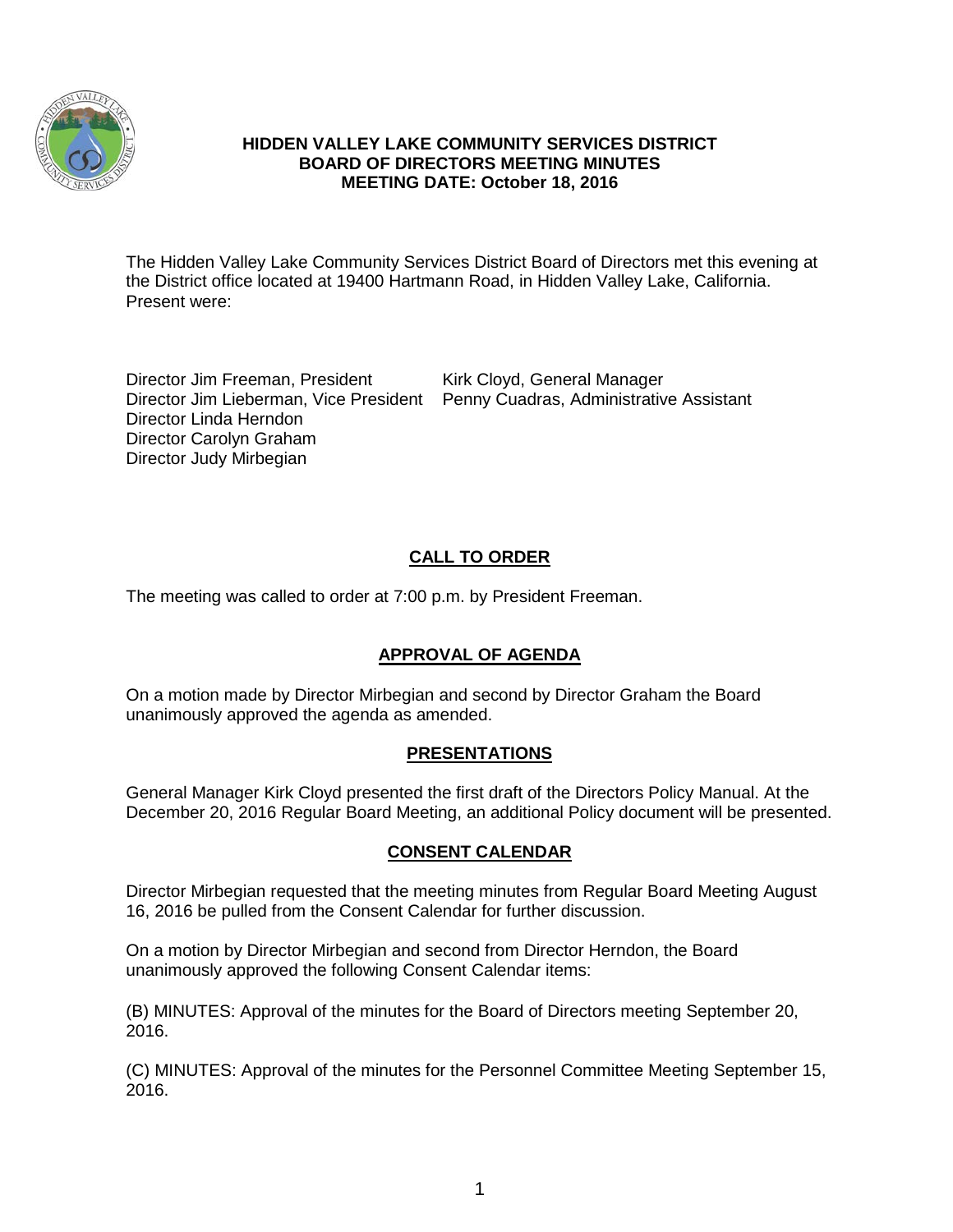(D) DISBURSEMENTS: Check #033988 - #034079 including drafts and payroll for a total of \$233,177.69

Director Mirbegian requested an amendment to the Regular Board Meeting minutes of August 16, 2016 regarding agenda item 9.

# **BOARD COMMITTEE REPORTS**

Personnel Committee: Director Herndon provided a review of the recent meeting held on 10/11/16. The committee plans to meet in March 2017 in order to align with the 2017-2018 Budget.

Finance Committee: No meeting held.

Emergency Preparedness Program Committee: No meeting held.

# **BOARD MEMBER ATTENDANCE AT OTHER MEETINGS**

ACWA Region 1 Board: Director Mirbegian reported on an upcoming Region 4 tour. Directors Mirbegian, Herndon, and Graham, as well as General Manager Kirk Cloyd plan on attending.

ACWA State Legislative Committee: Director Herndon reported that the next meeting is scheduled for October 21, 2016.

County OES: Director Lieberman reported a meeting had not yet been held, but referred to an OES utility manager's meeting that took place October 5, 2016, that was attended by Penny Cuadras.

# **STAFF REPORTS**

Financial Report: Director Mirbegian noted cautious optimism in first quarter budget to actual comparisons. Director Freeman requested a copy be provided of the Revenue & Expense report for Sewer Operations. General Manager Kirk Cloyd also indicated this portion of the financial report would be posted on the website.

Administration/Customer Service Report: Board President Jim Freeman acknowledged and thanked Norman Rogers for finding and repairing a leak at his meter.

Field Operations Report: Director Mirbegian noted groundwater elevations, as related to statewide drought conditions.

General Manager's Report: General Manager Kirk Cloyd responded to inquiries on all items to the report. Mr. Cloyd also answered questions regarding a potential contract with a CPA firm, and progress on the Grange road repair project.

The results of recent internal interviews were announced, and the upcoming schedule of external interviews.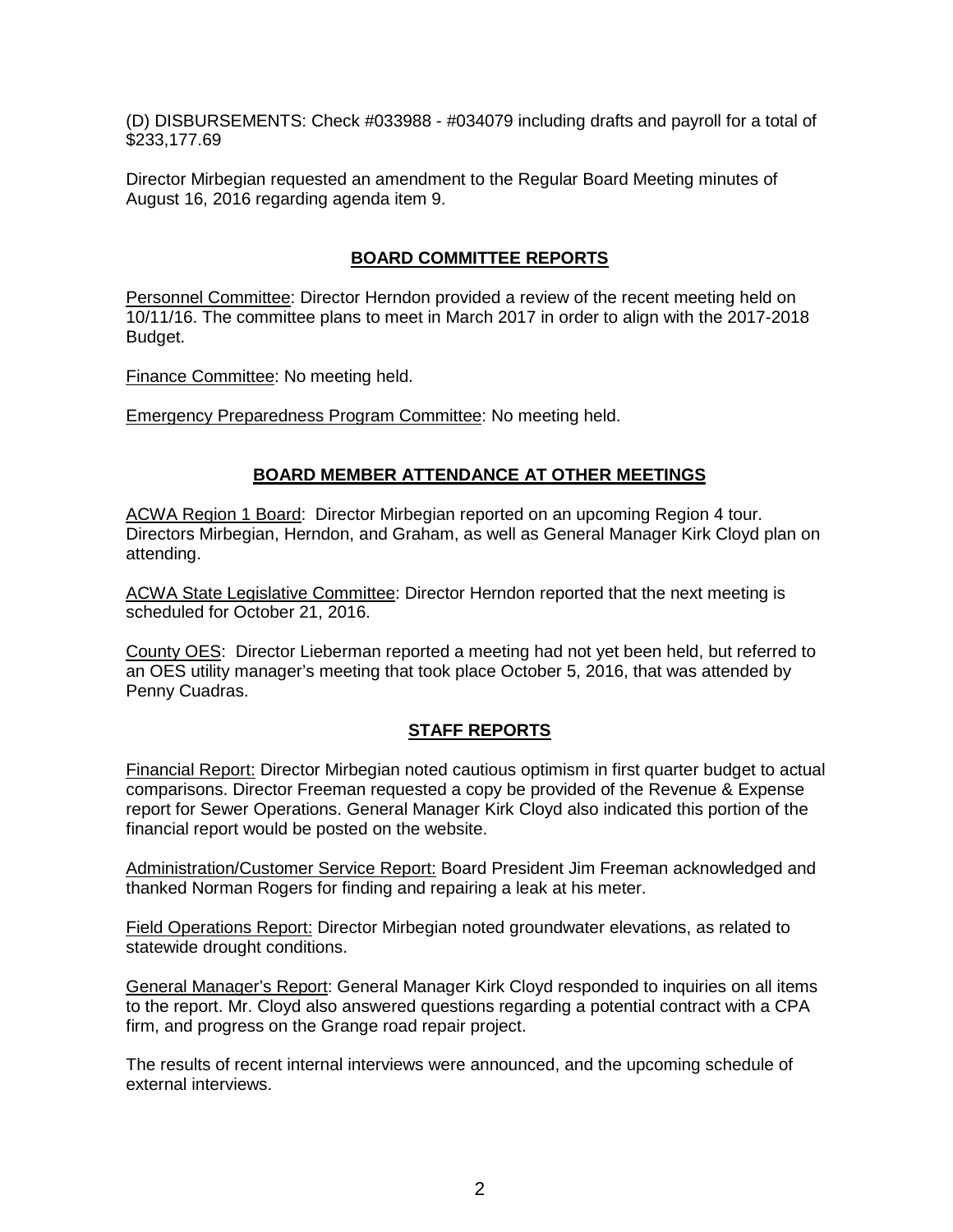### **DISCUSSION AND POSSIBLE ACTION: Approval of Resolution 2016-18, the District's Uninstall Meter Policy**

On motion by Director Mirbegian, and second by Director Lieberman, the Board unanimously approved Resolution 2016-18, the District's Uninstall Meter Policy.

# **PUBLIC COMMENT**

Members offered thanks for doing a good job. A member also recollected specifics of the board meeting that took place on August 16, 2016.

# **BOARD MEMBER COMMENT**

None.

# **CLOSED SESSION:**

# **Government Code 54957 (b) Personnel Performance Evaluation – General Manager. GM goal-setting.**

# **ADJOURNMENT**

The Board of Directors went into closed session at 8:11PM and adjourned at 9:15PM. There was no reportable action.

Jim Freeman Date Date Kirk Cloyd<br>President of the Board Date General Manager/Secretary to the Bo General Manager/Secretary to the Board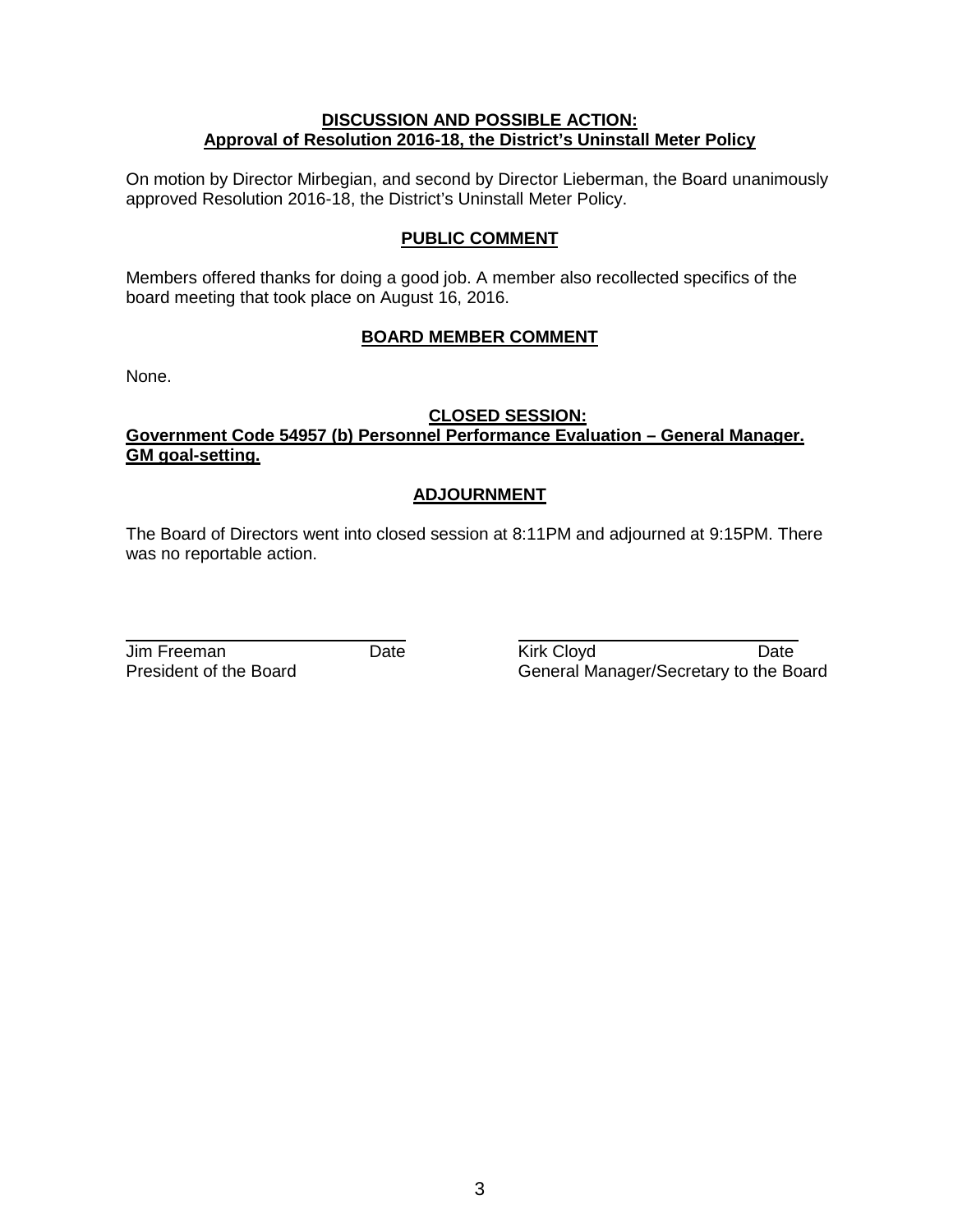

October, 2016

 DISBURSEMENT SUMMARY REPORT 10/1/2016-10/31/2016

| <b>Disbursement Summary</b>     |              |            |  |  |  |  |
|---------------------------------|--------------|------------|--|--|--|--|
| Fund                            |              |            |  |  |  |  |
| 120 - Sewer                     | \$           | 104,031.52 |  |  |  |  |
| 130 - Water                     |              | 74,873.87  |  |  |  |  |
| 215 - USDA Sewer Bond           |              |            |  |  |  |  |
| <b>218 - CIEDB</b>              |              |            |  |  |  |  |
| 219 - USDA Solar Project        |              |            |  |  |  |  |
| 375 - Sewer Reserve Improvement |              |            |  |  |  |  |
| 711 - Bond Administration       |              | 1,996.67   |  |  |  |  |
|                                 | SUB TOTAL \$ | 180,902.06 |  |  |  |  |
| *Payroll                        | \$           | 39,413.54  |  |  |  |  |
|                                 |              |            |  |  |  |  |
| <b>Total Warrants</b>           | Ŝ.           | 220,315.60 |  |  |  |  |
|                                 |              |            |  |  |  |  |

*\*Funds disbursed directly to employees and Directors. Pass-thru funds (collected from the employee and paid on their behalf by the District) are included in totals for funds 120 and 130.*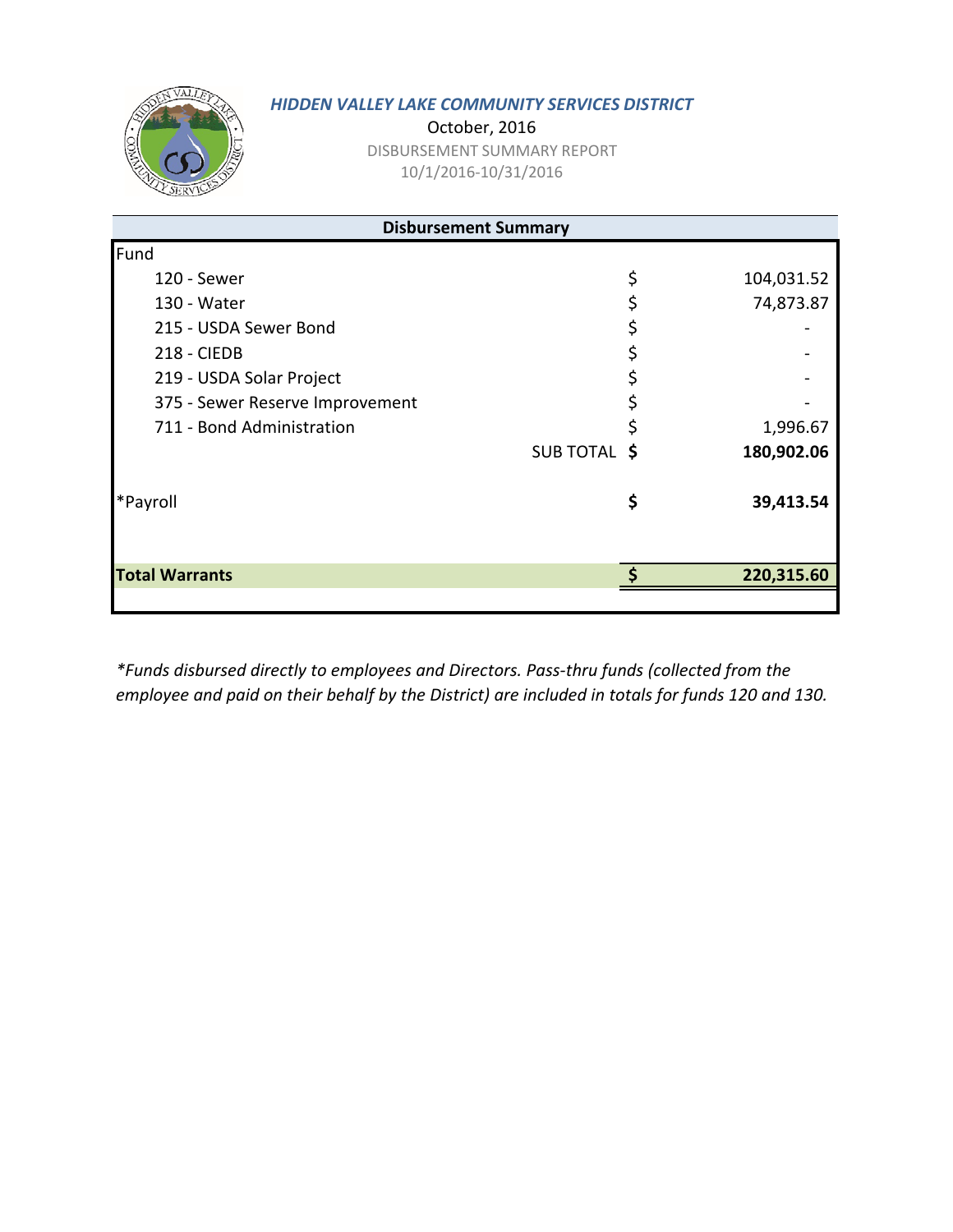

October, 2016 DISBURSEMENT DETAIL REPORT 10/1/2016-10/31/2016

| <b>DRAFT</b> |                   |               |                                | <b>DRAFT</b>  |                |
|--------------|-------------------|---------------|--------------------------------|---------------|----------------|
| <b>DATE</b>  | <b>TYPE</b>       | <b>NUMBER</b> | <b>NAME</b>                    | <b>AMOUNT</b> | <b>STATUS</b>  |
| 10/4/2016    | <b>BANK-DRAFT</b> |               | Corr Fed Deposit 9/21/16       | 0.60          | <b>CLEARED</b> |
| 10/14/2016   | <b>BANK-DRAFT</b> | 14            | NATIONWIDE RETIREMENT SOLUTION | 925.00        | <b>CLEARED</b> |
| 10/14/2016   | <b>BANK-DRAFT</b> | 15            | STATE OF CALIFORNIA EDD        | 1179.06       | <b>CLEARED</b> |
| 10/14/2016   | <b>BANK-DRAFT</b> | 16            | US DEPARTMENT OF THE TREASURY  | 3956.24       | <b>CLEARED</b> |
| 10/27/2016   | <b>BANK-DRAFT</b> | 17            | NATIONWIDE RETIREMENT SOLUTION | 925.00        | <b>CLEARED</b> |
| 10/27/2016   | <b>BANK-DRAFT</b> | 18            | STATE OF CALIFORNIA EDD        | 1237.39       | <b>CLEARED</b> |
| 10/27/2016   | <b>BANK-DRAFT</b> | 19            | US DEPARTMENT OF THE TREASURY  | 4128.27       | <b>CLEARED</b> |
| <b>TOTAL</b> |                   |               |                                | 12.351.56     |                |

| <b>CHECK</b> |              | <b>CHECK</b>  |                                    | <b>CHECK</b>  |                |
|--------------|--------------|---------------|------------------------------------|---------------|----------------|
| <b>DATE</b>  | <b>TYPE</b>  | <b>NUMBER</b> | <b>NAME</b>                        | <b>AMOUNT</b> | <b>STATUS</b>  |
| 10/7/2016    | <b>CHECK</b> | 34080         | ACWA/JPIA                          | 744.57        | <b>CLEARED</b> |
| 10/7/2016    | <b>CHECK</b> | 34081         | ALPHA ANALYTICAL LABORATORIES      | 789.00        | CLEARED        |
| 10/7/2016    | <b>CHECK</b> | 34082         | COYOTE VALLEY ELEM. PTO            | 2100.00       | CLEARED        |
| 10/7/2016    | <b>CHECK</b> | 34083         | <b>DELL MARKETING</b>              | 7496.37       | CLEARED        |
| 10/7/2016    | <b>CHECK</b> | 34084         | ELLISON, SCHNEIDER & HARRIS L.     | 325.00        | <b>CLEARED</b> |
| 10/7/2016    | <b>CHECK</b> | 34085         | <b>FOUR CORNER BUILDING SUPPLY</b> | 76.19         | CLEARED        |
| 10/7/2016    | <b>CHECK</b> | 34086         | JAMES DAY CONSTRUCTION, INC.       | 148.05        | CLEARED        |
| 10/7/2016    | <b>CHECK</b> | 34087         | <b>MEDIACOM</b>                    | 427.39        | CLEARED        |
| 10/7/2016    | <b>CHECK</b> | 34088         | MICHELLE HAMILTON                  | 665.00        | CLEARED        |
| 10/7/2016    | <b>CHECK</b> | 34089         | <b>MIKE WILSON</b>                 | 55.73         | CLEARED        |
| 10/7/2016    | <b>CHECK</b> | 34090         | OFFICE DEPOT                       | 360.28        | CLEARED        |
| 10/7/2016    | <b>CHECK</b> | 34091         | PACE SUPPLY CORP                   | 5504.48       | CLEARED        |
| 10/7/2016    | <b>CHECK</b> | 34092         | <b>REDFORD SERVICES</b>            | 910.00        | CLEARED        |
| 10/7/2016    | <b>CHECK</b> | 34093         | SPECIAL DISTRICT RISK MANAGEME     | 342.73        | <b>CLEARED</b> |
| 10/7/2016    | <b>CHECK</b> | 34094         | TELSTAR INSTRUMENTS, INC           | 3677.17       | CLEARED        |
| 10/7/2016    | <b>CHECK</b> | 34095         | WESTGATE PETROLEUM CO., INC.       | 798.47        | CLEARED        |
| 10/7/2016    | <b>CHECK</b> | 34096         | WONDERWARE                         | 56.10         | CLEARED        |
| 10/7/2016    | <b>CHECK</b> | 34097         | TELSTAR INSTRUMENTS, INC           | 50700.88      | CLEARED        |
| 10/14/2016   | <b>CHECK</b> | 34098         | ADVANCED ELECTRONIC SECURITY S     | 264.00        | CLEARED        |
| 10/14/2016   | <b>CHECK</b> | 34099         | ALPHA ANALYTICAL LABORATORIES      | 594.00        | CLEARED        |
| 10/14/2016   | <b>CHECK</b> | 34100         | <b>ANALYTICAL SCIENCES</b>         | 1710.00       | CLEARED        |
| 10/14/2016   | <b>CHECK</b> | 34101         | ARMED FORCE PEST CONTROL, INC.     | 195.00        | CLEARED        |
| 10/14/2016   | <b>CHECK</b> | 34102         | <b>BADGER METER</b>                | 30.00         | <b>CLEARED</b> |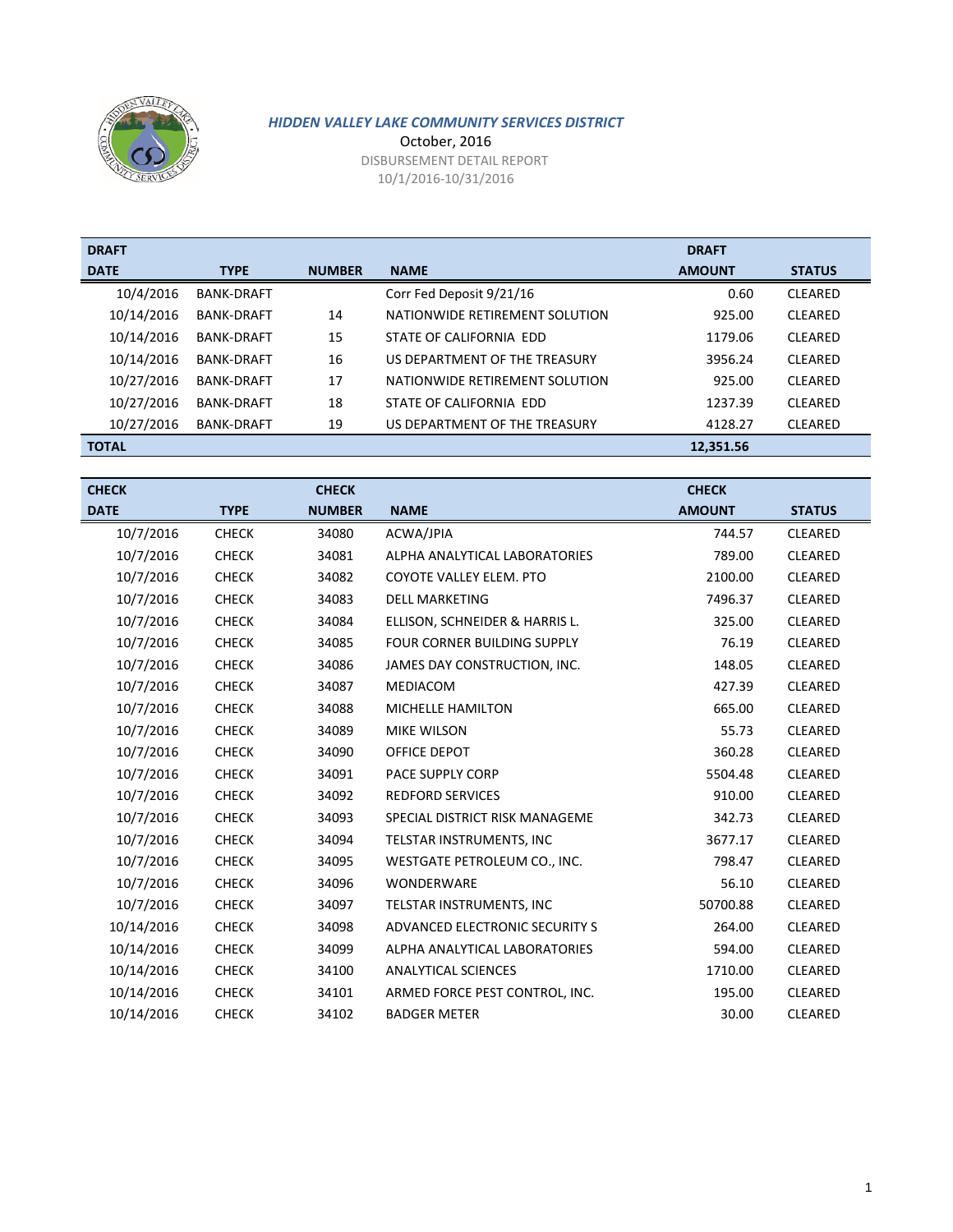| <b>CHECK</b> |              | <b>CHECK</b>  |                                       | <b>CHECK</b>  |                |
|--------------|--------------|---------------|---------------------------------------|---------------|----------------|
| <b>DATE</b>  | <b>TYPE</b>  | <b>NUMBER</b> | <b>NAME</b>                           | <b>AMOUNT</b> | <b>STATUS</b>  |
| 10/14/2016   | <b>CHECK</b> | 34103         | CALIFORNIA PUBLIC EMPLOYEES FI        | 7402.02       | CLEARED        |
| 10/14/2016   | <b>CHECK</b> | 34104         | <b>DATAPROSE</b>                      | 1576.34       | CLEARED        |
| 10/14/2016   | <b>CHECK</b> | 34105         | <b>HACH COMPANY</b>                   | 213.45        | <b>CLEARED</b> |
| 10/14/2016   | <b>CHECK</b> | 34106         | HARDESTER'S MARKETS & HARDWARE        | 296.79        | CLEARED        |
| 10/14/2016   | <b>CHECK</b> | 34107         | <b>GARDENS BY JILLIAN</b>             | 200.00        | CLEARED        |
| 10/14/2016   | <b>CHECK</b> | 34108         | <b>KAOS SHEEP OUTFIT</b>              | 4000.00       | CLEARED        |
| 10/14/2016   | <b>CHECK</b> | 34109         | NBS GOVERNMENT FINANCE GROUP          | 1996.67       | CLEARED        |
| 10/14/2016   | <b>CHECK</b> | 34110         | OFFICE DEPOT                          | 75.96         | CLEARED        |
| 10/14/2016   | <b>CHECK</b> | 34111         | PACE SUPPLY CORP                      | 2229.01       | CLEARED        |
| 10/14/2016   | <b>CHECK</b> | 34112         | POWER INDUSTRIES, INC                 | 76.53         | CLEARED        |
| 10/14/2016   | <b>CHECK</b> | 34113         | SOUTH LAKE REFUSE COMPANY             | 355.89        | CLEARED        |
| 10/14/2016   | <b>CHECK</b> | 34114         | SPECIAL DISTRICT RISK MANAGEME        | 26373.66      | CLEARED        |
| 10/14/2016   | <b>CHECK</b> | 34115         | <b>TYLER TECHNOLOGY</b>               | 1534.30       | CLEARED        |
| 10/14/2016   | <b>CHECK</b> | 34116         | <b>WAGNER &amp; BONSIGNORE</b>        | 1790.55       | CLEARED        |
| 10/14/2016   | <b>CHECK</b> | 34117         | CALIFORNIA PUBLIC EMPLOYEES RE        | 4265.27       | CLEARED        |
| 10/14/2016   | <b>CHECK</b> | 34118         | MCEWEN, KEVIN D                       | 31.63         | CLEARED        |
| 10/21/2016   | <b>CHECK</b> | 34119         | ALPHA ANALYTICAL LABORATORIES         | 901.00        | CLEARED        |
| 10/21/2016   | <b>CHECK</b> | 34120         | AT&T                                  | 469.44        | CLEARED        |
| 10/21/2016   | <b>CHECK</b> | 34121         | CALIFORNIA PUBLIC EMPLOYEES RE        | 1.15          | CLEARED        |
| 10/21/2016   | <b>CHECK</b> | 34122         | PACE SUPPLY CORP                      | 354.71        | CLEARED        |
| 10/21/2016   | <b>CHECK</b> | 34123         | RICOH USA, INC.                       | 415.48        | <b>CLEARED</b> |
| 10/21/2016   | <b>CHECK</b> | 34124         | USA BLUE BOOK                         | 473.84        | CLEARED        |
| 10/21/2016   | <b>CHECK</b> | 34125         | <b>VERIZON WIRELESS</b>               | 638.31        | CLEARED        |
| 10/21/2016   | <b>CHECK</b> | 34126         | JURGENSEN, DONALD                     | 45.28         | <b>OUTSTND</b> |
| 10/28/2016   | <b>CHECK</b> | 34127         | ALPHA ANALYTICAL LABORATORIES         | 477.00        | <b>CLEARED</b> |
| 10/28/2016   | <b>CHECK</b> | 34128         | <b>CARDMEMBER SERVICE</b>             | 3938.94       | <b>OUTSTND</b> |
| 10/28/2016   | <b>CHECK</b> | 34129         | COASTLAND CIVIL ENGINEERING, I        | 11557.50      | CLEARED        |
| 10/28/2016   | <b>CHECK</b> | 34130         | ELLISON, SCHNEIDER & HARRIS L.        | 422.50        | CLEARED        |
| 10/28/2016   | <b>CHECK</b> | 34131         | GHD                                   | 1590.50       | CLEARED        |
| 10/28/2016   | <b>CHECK</b> | 34132         | LAKE COUNTY TAX COLLECTOR             | 585.00        | <b>OUTSTND</b> |
| 10/28/2016   | <b>CHECK</b> | 34133         | PACIFIC GAS & ELECTRIC COMPANY        | 11557.95      | CLEARED        |
| 10/28/2016   | <b>CHECK</b> | 34134         | UPPER PUTAH CREEK WATERSHED W         | 468.75        | <b>OUTSTND</b> |
| 10/27/2016   | <b>CHECK</b> | 34135         | <b>CALIFORNIA PUBLIC EMPLOYEES RE</b> | 4265.27       | <b>CLEARED</b> |
| <b>TOTAL</b> |              |               |                                       | 168,551.10    |                |

| <b>DATE</b>  | <b>TYPE</b> | <b>NAME</b>            | <b>AMOUNT</b> | <b>STATUS</b>  |
|--------------|-------------|------------------------|---------------|----------------|
| 10/14/2016   | MISC.       | PAYROLL DIRECT DEPOSIT | 19.329.65     | CLEARED        |
| 10/28/2016   | MISC.       | PAYROLL DIRECT DEPOSIT | 20.083.89     | <b>CLEARED</b> |
| <b>TOTAL</b> |             |                        | 39,413.54     |                |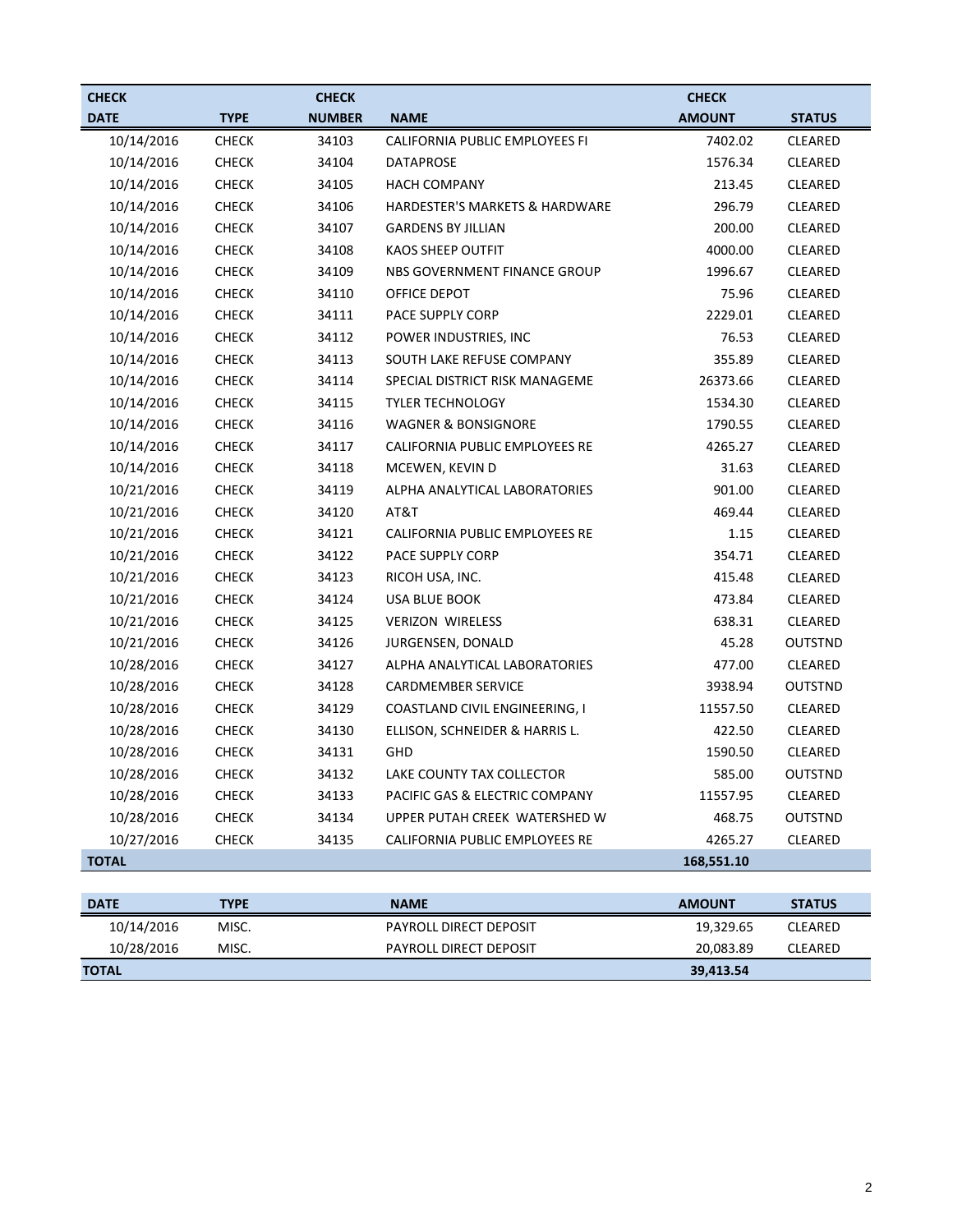

#### **October, 2016 Financial Report**

#### REVENUE & EXPENSE SEWER REPORT 10/1/2016-10/31/2016

| <b>120-SEWER ENTERPRISE FUND</b> | CURRENT       | <b>CURRENT</b> | <b>YEAR TO DATE</b> | <b>BUDGET</b>  | % OF          |
|----------------------------------|---------------|----------------|---------------------|----------------|---------------|
| <b>FINANCIAL SUMMARY</b>         | <b>BUDGET</b> | <b>PERIOD</b>  | <b>ACTUAL</b>       | <b>BALANCE</b> | <b>BUDGET</b> |
| <b>TOTAL REVENUE</b>             | 1,066,000.00  | 84.688.63      | 390.866.00          | 675.134.00     | 37%           |

| <b>EXPENDITURE SUMMARY</b> |              |           |            |            |     |
|----------------------------|--------------|-----------|------------|------------|-----|
| NON-DEPARTMENTAL           | 409,227.00   | 26,946.31 | 99,821.58  | 309,405.42 | 24% |
| ADMINISTRATION             | 345.801.26   | 30,035.77 | 123.263.65 | 222.537.61 | 36% |
| <b>FIELD</b>               | 357,298.00   | 16,303.67 | 80,142.08  | 277.155.92 | 22% |
| <b>DIRECTORS</b>           | 50.035.00    | 3.112.91  | 12.451.64  | 37.583.36  | 25% |
| <b>TOTAL</b>               | 1,162,361.26 | 76,398.66 | 315,678.95 | 846.682.31 | 27% |

| <b>REVENUES</b>                         | <b>CURRENT</b><br><b>BUDGET</b> | <b>CURRENT</b><br><b>PERIOD</b> | <b>YEAR TO DATE</b><br><b>ACTUAL</b> | <b>BUDGET</b><br><b>BALANCE</b> | % OF<br><b>BUDGET</b> |
|-----------------------------------------|---------------------------------|---------------------------------|--------------------------------------|---------------------------------|-----------------------|
| 120-4020 INSPECTION FEES                | 500                             | 0                               | 100                                  | 400                             | 20%                   |
| 120-4036 DEVELOPER SEWER FEES           | 0                               |                                 |                                      |                                 | 0%                    |
| 120-4040 LIEN RECORDING FEES            |                                 |                                 | 13.12                                | $-13.12$                        | 0%                    |
| 120-4045 AVAILABILITY FEES              | 7,000.00                        |                                 | 496                                  | 6,504.00                        | 7%                    |
| 120-4050 SALES OF RECLAIMED WATER       | 90,000.00                       | 4,184.13                        | 60,346.28                            | 29,653.72                       | 67%                   |
| 120-4111 COMM SEWER USE                 | 29,900.00                       | 2,496.75                        | 9,987.00                             | 19,913.00                       | 33%                   |
| 120-4112 GOV'T SEWER USE                | 550                             | 53.12                           | 212.48                               | 337.52                          | 39%                   |
| 120-4116 SEWER USE CHARGES              | 936,850.00                      | 77,782.02                       | 319,236.18                           | 617,613.82                      | 34%                   |
| 120-4210 LATE FEE                       | 0                               | 65.53                           | 254.82                               | $-254.82$                       | 0%                    |
| 120-4300 MISC INCOME                    | 1,000.00                        | 2.12                            | 13.41                                | 986.59                          | 1%                    |
| 120-4310 OTHER INCOME                   |                                 | 0                               |                                      |                                 | 0%                    |
| 120-4505 LEASE INCOME                   |                                 |                                 |                                      |                                 | 0%                    |
| 120-4550 INTEREST INCOME                | 200                             | 104.96                          | 206.71                               | $-6.71$                         | 103%                  |
| 120-4580 TRANSFERS IN                   | O                               | 0                               |                                      | 0                               | 0%                    |
| 120-4591 INCOME APPLICABLE TO PRIOR YRS |                                 | 0                               |                                      | 0                               | 0%                    |
| <b>TOTAL</b>                            | 1,066,000.00                    | 84,688.63                       | 390,866.00                           | 675,134.00                      | 37%                   |

| <b>NON-DEPARTMENTAL</b>                  | <b>CURRENT</b> | <b>CURRENT</b> | YEAR TO DATE  | <b>BUDGET</b>  | % OF          |
|------------------------------------------|----------------|----------------|---------------|----------------|---------------|
| <b>EXPENDITURES</b>                      | <b>BUDGET</b>  | <b>PERIOD</b>  | <b>ACTUAL</b> | <b>BALANCE</b> | <b>BUDGET</b> |
| 120-5-00-5024 WORKERS' COMP INSURANCE    | 12,200.00      | $\mathbf 0$    | 179.09        | 12,020.91      | 1%            |
| 120-5-00-5025 RETIREE HEALTH BENEFITS    | 13,938.00      | 873.39         | 1,574.23      | 12,363.77      | 11%           |
| 120-5-00-5040 ELECTION EXPENSE           | 4,800.00       | $\mathbf 0$    | $\Omega$      | 4,800.00       | 0%            |
| 130-5-00-5060 GASOLINE, OIL & FUEL       | 10,000.00      | 465.74         | 1,671.46      | 8,328.54       | 17%           |
| 130-5-00-5061 VEHICLE MAINT              | 7,500.00       | 526.36         | 1,839.85      | 5,660.15       | 25%           |
| 130-5-00-5062 TAXES & LIC                | 1,200.00       | 292.5          | 292.5         | 907.5          | 24%           |
| 130-5-00-5074 INSURANCE                  | 14,000.00      | 1,385.43       | 1,385.43      | 12,614.57      | 10%           |
| 130-5-00-5075 BANK FEES                  | 11,000.00      | 1,039.71       | 4,541.14      | 6,458.86       | 41%           |
| 130-5-00-5080 MEMBERSHIP & SUBSCRIPTIONS | 17,300.00      | $\mathbf 0$    | 1,201.60      | 16,098.40      | 7%            |
| 130-5-00-5092 POSTAGE & SHIPPING         | 5,350.00       | 514.6          | 639.28        | 4,710.72       | 12%           |
| 130-5-00-5110 CONTRACTUAL SERVICES       | $\Omega$       | $\mathbf 0$    | 3,122.70      | $-3,122.70$    | 0%            |
| 130-5-00-5121 LEGAL SERVICES             | 10,000.00      | $\Omega$       | 1,653.75      | 8,346.25       | 17%           |
| 130-5-00-5122 ENGINEERING SERVICES       | 44,500.00      | 11,557.50      | 22,150.73     | 22,349.27      | 50%           |
| 130-5-00-5123 OTHER PROFESSIONAL SERVICE | 1,500.00       | $\mathbf 0$    | 2,043.50      | $-543.5$       | 136%          |
| 130-5-00-5124 WATER RIGHTS               | 85,056.00      | 1,216.25       | 9,591.80      | 75,464.20      | 11%           |
| 130-5-00-5126 AUDIT SERVICES             | 7,200.00       | $\mathbf 0$    | $\Omega$      | 7,200.00       | 0%            |
| 130-5-00-5130 PRINTING & PUBLICATION     | 7,750.00       | 273.56         | 814.74        | 6,935.26       | 11%           |
| 130-5-00-5135 NEWSLETTER                 | 1,100.00       | $\Omega$       | $\Omega$      | 1,100.00       | 0%            |
| 130-5-00-5145 EQUIPMENT RENTAL           | 17,650.00      | 207.74         | 3,134.52      | 14,515.48      | 18%           |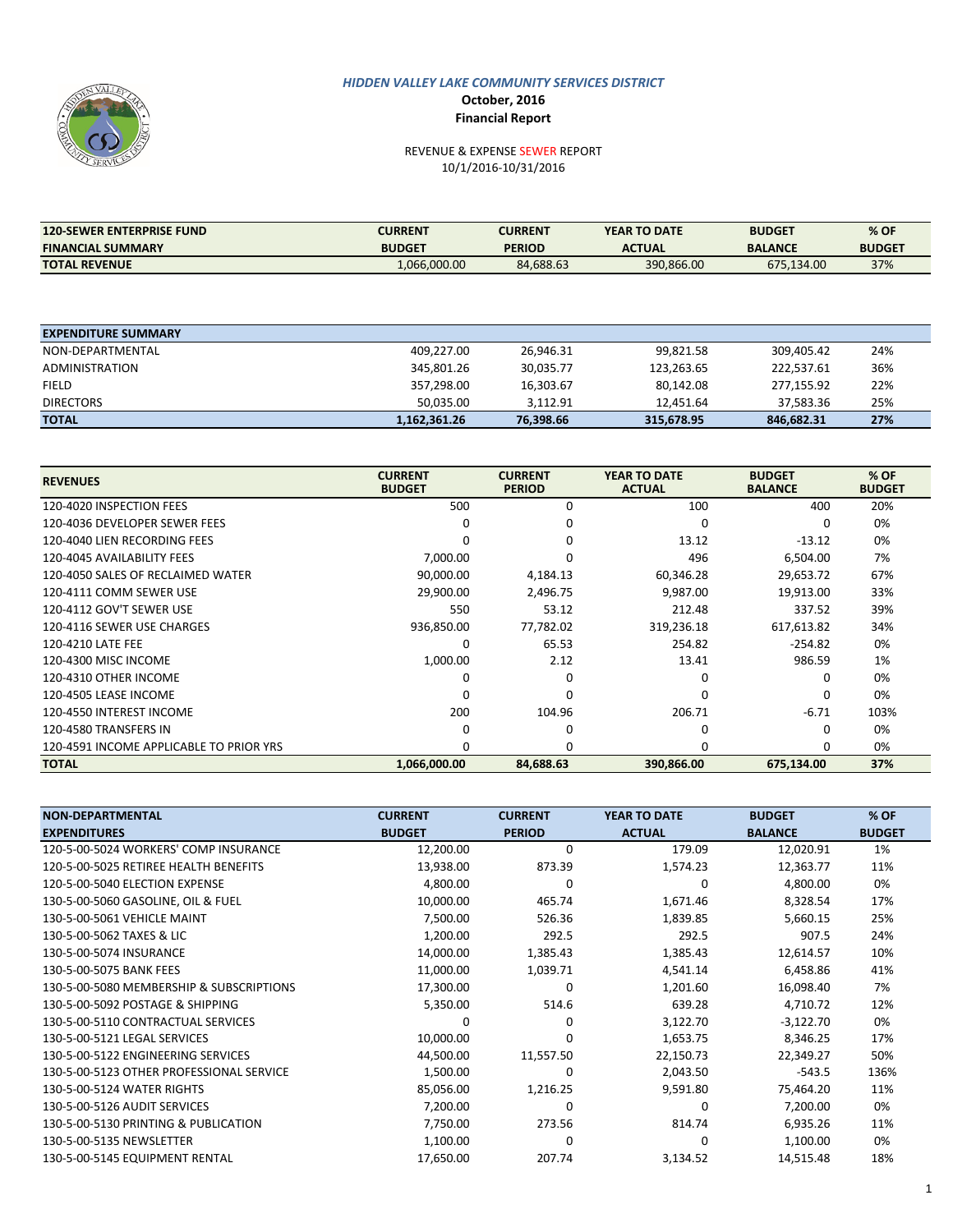| 130-5-00-5148 OPERATING SUPPLIES    | 1,400.00   | 0            | 645.66     | 754.34     | 46%  |
|-------------------------------------|------------|--------------|------------|------------|------|
| 130-5-00-5150 REPAIR & REPLACE      | 160,000.00 | 15,616.86    | 28,657.22  | 131,342.78 | 18%  |
| 130-5-00-5155 MAINT BLDG & GROUNDS  | 8,400.00   | 2,197.50     | 6,211.91   | 2,188.09   | 74%  |
| 130-5-00-5156 CUSTODIAL SERVICES    | 9,600.00   | 787.5        | 787.5      | 8,812.50   | 8%   |
| 130-5-00-5157 SECURITY              | 450        | 132          | 214.5      | 235.5      | 48%  |
| 130-5-00-5191 TELEPHONE             | 8,000.00   | 767.56       | 2,856.52   | 5,143.48   | 36%  |
| 130-5-00-5192 ELECTRICITY           | 96,000.00  | 9,893.85     | 34,370.90  | 61,629.10  | 36%  |
| 130-5-00-5193 OTHER UTILITIES       | 2,200.00   | 177.94       | 533.82     | 1,666.18   | 24%  |
| 130-5-00-5194 IT SERVICES           | 26,100.00  | 854.7        | 1,870.70   | 24,229.30  | 7%   |
| 130-5-00-5195 ENV/MONITORING        | 21,600.00  | 385          | 2,620.00   | 18,980.00  | 12%  |
| 130-5-00-5198 ANNUAL OPERATING FEES | 20,100.00  | 0            | 0          | 20,100.00  | 0%   |
| 130-5-00-5310 EQUIPMENT - FIELD     | 2,000.00   | $\mathbf{0}$ | 0          | 2,000.00   | 0%   |
| 130-5-00-5311 EQUIPMENT - OFFICE    | 1,000.00   | 0            | $\Omega$   | 1,000.00   | 0%   |
| 130-5-00-5312 TOOLS - FIELD         | 2,000.00   | $\mathbf{0}$ | 315.96     | 1,684.04   | 16%  |
| 130-5-00-5315 SAFETY EQUIPMENT      | 1,700.00   | $\Omega$     | 2,306.94   | $-606.94$  | 136% |
| 130-5-00-5505 WATER CONSERVATION    | 9,000.00   | 2,100.00     | 6,800.00   | 2,200.00   | 76%  |
| 130-5-00-5545 RECORDING FEES        | 200        | 0            | 8.5        | 191.5      | 4%   |
| 130-5-00-5600 CONTINGENCY           | 45,000.00  | 0            | $\Omega$   | 45,000.00  | 0%   |
| <b>TOTAL</b>                        | 686,794.00 | 51,265.69    | 144,036.45 | 542,757.55 | 21%  |

| <b>ADMINISTRATION</b>              |               |               |               |                |               |
|------------------------------------|---------------|---------------|---------------|----------------|---------------|
| <b>EXPENDITURES</b>                | <b>BUDGET</b> | <b>PERIOD</b> | <b>ACTUAL</b> | <b>BALANCE</b> | <b>BUDGET</b> |
| 120-5-10-5010 SALARIES & WAGES     | 225,718.00    | 21,124.26     | 85,015.21     | 140,702.79     | 38%           |
| 120-5-10-5020 EMPLOYEE BENEFITS    | 71.847.00     | 4,643.39      | 24,427.23     | 47,419.77      | 34%           |
| 120-5-10-5021 RETIREMENT BENEFITS  | 39,384.26     | 3,797.67      | 12,641.50     | 26.742.76      | 32%           |
| 120-5-10-5063 CERTIFICATIONS       | 0             | 0             |               | 0              | 0%            |
| 120-5-10-5090 OFFICE SUPPLIES      | 3,440.00      | 147.76        | 375.24        | 3,064.76       | 11%           |
| 120-5-10-5170 TRAVEL MILEAGE       | 1,112.00      | 10.19         | 337.47        | 774.53         | 30%           |
| 120-5-10-5175 EDUCATION / SEMINARS | 4,000.00      | 312.5         | 437.5         | 3,562.50       | 11%           |
| 120-5-10-5179 ADM MISC EXPENSES    | 300           | 0             | 29.5          | 270.5          | 10%           |
| <b>TOTAL</b>                       | 345,801.26    | 30,035.77     | 123,263.65    | 222,537.61     | 36%           |

| <b>FIELD</b>                       | <b>CURRENT</b> | <b>CURRENT</b> | YEAR TO DATE  | <b>BUDGET</b>  | % OF          |
|------------------------------------|----------------|----------------|---------------|----------------|---------------|
| <b>EXPENDITURES</b>                | <b>BUDGET</b>  | <b>PERIOD</b>  | <b>ACTUAL</b> | <b>BALANCE</b> | <b>BUDGET</b> |
| 120-5-30-5010 SALARIES & WAGES     | 237,769.00     | 10,438.29      | 53,096.58     | 184,672.42     | 22%           |
| 120-5-30-5020 EMPLOYEE BENEFITS    | 71,719.00      | 3,173.21       | 16,417.13     | 55,301.87      | 23%           |
| 120-5-30-5021 RETIREMENT BENEFITS  | 40.316.00      | 2,679.89       | 8,956.09      | 31,359.91      | 22%           |
| 120-5-30-5022 CLOTHING ALLOWANCE   | 1,500.00       |                | 1,500.00      |                | 100%          |
| 120-5-30-5063 CERTIFICATIONS       | 750            | 0              | $\Omega$      | 750            | 0%            |
| 120-5-30-5090 OFFICE SUPPLIES      | 560            | 12.28          | 97.28         | 462.72         | 17%           |
| 120-5-30-5170 TRAVEL MILEAGE       | 684            |                | $\Omega$      | 684            | 0%            |
| 120-5-30-5175 EDUCATION / SEMINARS | 4.000.00       |                | 75            | 3,925.00       | 2%            |
| <b>TOTAL</b>                       | 357,298.00     | 16,303.67      | 80,142.08     | 277,155.92     | 22%           |

| <b>DIRECTORS</b>                       | <b>CURRENT</b> | <b>CURRENT</b> | YEAR TO DATE  | <b>BUDGET</b>  | % OF          |
|----------------------------------------|----------------|----------------|---------------|----------------|---------------|
| <b>EXPENDITURES</b>                    | <b>BUDGET</b>  | <b>PERIOD</b>  | <b>ACTUAL</b> | <b>BALANCE</b> | <b>BUDGET</b> |
| 120-5-40-5010 DIRECTORS COMPENSATION   | 3,000.00       | 156.1          | 624.4         | 2,375.60       | 21%           |
| 120-5-40-5020 DIRECTOR BENEFITS        | 230            | 6.97           | 27.88         | 202.12         | 12%           |
| 120-5-40-5030 DIRECTOR HEALTH BENEFITS | 46.460.00      | 2.949.84       | 11.799.36     | 34.660.64      | 25%           |
| 120-5-40-5170 TRAVEL MILEAGE           | 95             |                |               | 95             | 0%            |
| 120-5-40-5175 EDUCATION / SEMINARS     |                |                |               |                | 0%            |
| 120-5-40-5176 DIRECTOR TRAINING        | 250            |                |               | 250            | 0%            |
| <b>TOTAL</b>                           | 50.035.00      | 3.112.91       | 12.451.64     | 37,583.36      | 25%           |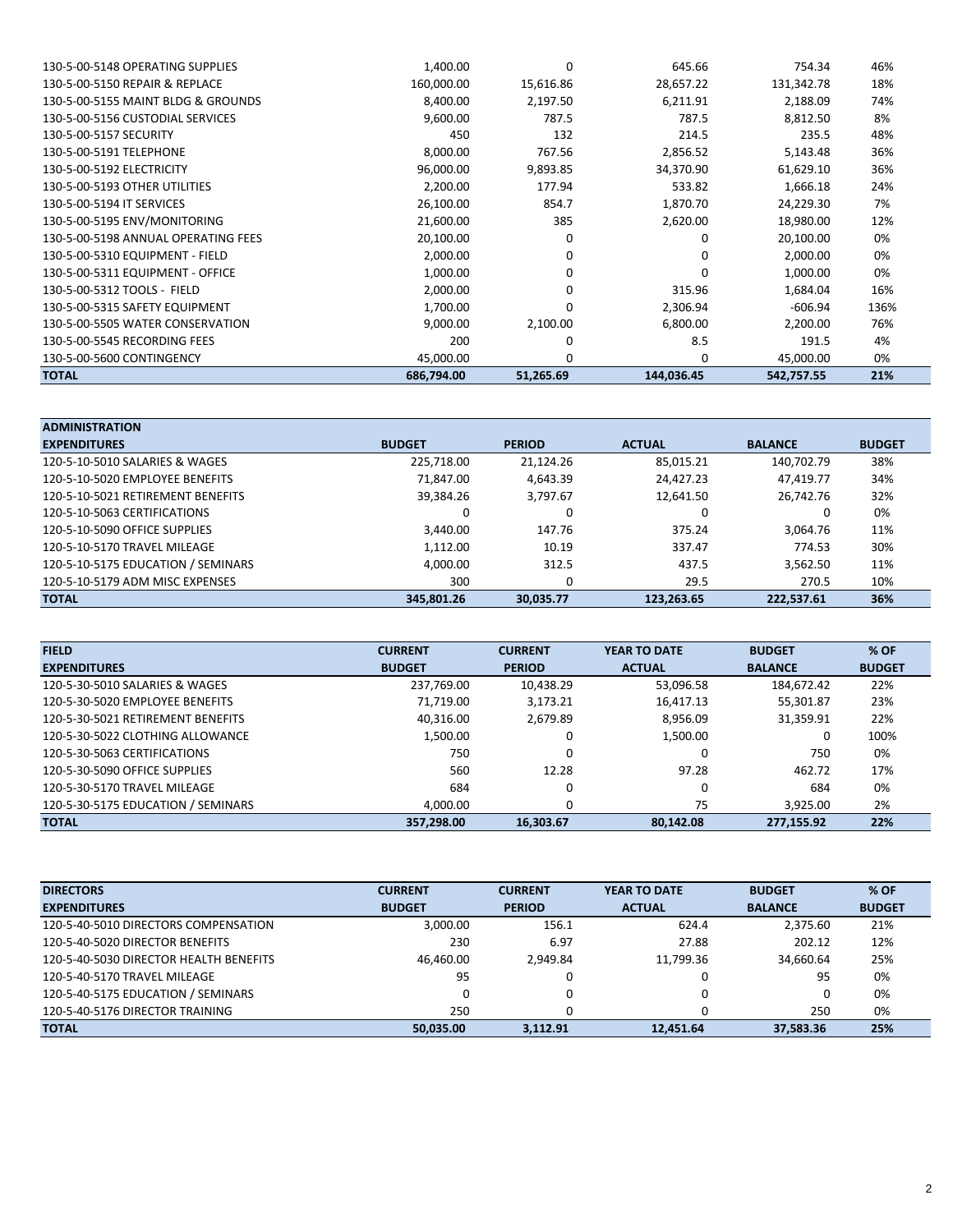

**October, 2016 Financial Report** REVENUE & EXPENSE WATER REPORT 10/1/2016-10/31/2016

| <b>130-WATER ENTERPRISE FUND</b> | <b>CURRENT</b> | <b>CURRENT</b> | YEAR TO DATE  | <b>BUDGET</b>  | % OF          |
|----------------------------------|----------------|----------------|---------------|----------------|---------------|
| <b>FINANCIAL SUMMARY</b>         | <b>BUDGET</b>  | <b>PERIOD</b>  | <b>ACTUAL</b> | <b>BALANCE</b> | <b>BUDGET</b> |
| <b>ALL REVENUE</b>               | 1,635,557.00   | 123,759.75     | 572,662.13    | 1,062,894.87   | 35%           |
|                                  |                |                |               |                |               |
| <b>EXPENDITURE SUMMARY</b>       |                |                |               |                |               |
| NON-DEPARTMENTAL                 | 686,794.00     | 51,265.69      | 144,036.45    | 542,757.55     | 21%           |
| <b>ADMINISTRATION</b>            | 358,922.00     | 17,269.37      | 71,848.18     | 287,073.82     | 20%           |
| <b>FIELD</b>                     | 370,669.00     | 19,841.67      | 94,465.52     | 276,203.48     | 25%           |
| <b>DIRECTORS</b>                 | 51,330.00      | 3,124.12       | 12,496.48     | 38,833.52      | 24%           |
| <b>TOTAL</b>                     | 1,467,715.00   | 91,500.85      | 322,846.63    | 1,144,868.37   | 22%           |

| <b>REVENUES</b>             | <b>CURRENT</b> | <b>CURRENT</b> | YEAR TO DATE  | <b>BUDGET</b>  | % OF          |
|-----------------------------|----------------|----------------|---------------|----------------|---------------|
|                             | <b>BUDGET</b>  | <b>PERIOD</b>  | <b>ACTUAL</b> | <b>BALANCE</b> | <b>BUDGET</b> |
| 130-4035 RECONNECT FEE      | 13,000.00      | 1,755.00       | 5,790.00      | 7,210.00       | 45%           |
| 130-4039 WATER METER INST   | 500            | 0              | 340           | 160            | 68%           |
| 130-4040 RECORDING FEE      | 100            | 0              | 13.14         | 86.86          | 13%           |
| 130-4045 AVAILABILITY FEES  | 20,000.00      | 0              | 2,054.00      | 17,946.00      | 10%           |
| 130-4110 COMM WATER USE     | 77.913.00      | 7,858.32       | 35.841.55     | 42.071.45      | 46%           |
| 130-4112 GOV'T WATER USE    | 5,194.00       | 395.76         | 1,484.87      | 3.709.13       | 29%           |
| 130-4115 WATER USE          | 1,491,050.00   | 110,009.95     | 511,612.00    | 979,438.00     | 34%           |
| 130-4210 LATE FEE           | 25,000.00      | 3,474.15       | 12,733.53     | 12,266.47      | 51%           |
| 130-4215 RETURNED CHECK FEE | 1,000.00       | 200            | 450           | 550            | 45%           |
| 130-4300 MISC INCOME        | 1,500.00       | 2.13           | 2,207.81      | $-707.81$      | 147%          |
| 130-4310 OTHER INCOME       | $\Omega$       | 0              | $\Omega$      | 0              | 0%            |
| 130-4550 INTEREST INCOME    | 300            | 64.44          | 135.23        | 164.77         | 45%           |
| <b>TOTAL REVENUES</b>       | 1,635,557.00   | 123.759.75     | 572.662.13    | 1,062,894.87   | 35%           |

| <b>NON-DEPARTMENTAL</b>                  | <b>CURRENT</b> | <b>CURRENT</b> | YEAR TO DATE  | <b>BUDGET</b>  | % OF          |
|------------------------------------------|----------------|----------------|---------------|----------------|---------------|
| <b>EXPENDITURES</b>                      | <b>BUDGET</b>  | <b>PERIOD</b>  | <b>ACTUAL</b> | <b>BALANCE</b> | <b>BUDGET</b> |
| 130-5-00-5024 WORKERS' COMP INSURANCE    | 12,200.00      | $\Omega$       | 179.09        | 12,020.91      | 1%            |
| 130-5-00-5025 RETIREE HEALTH BENEFITS    | 13,938.00      | 873.39         | 1,574.23      | 12,363.77      | 11%           |
| 130-5-00-5040 ELECTION EXPENSE           | 4,800.00       | 0              | 0             | 4,800.00       | 0%            |
| 130-5-00-5060 GASOLINE, OIL & FUEL       | 10,000.00      | 465.74         | 1,671.46      | 8,328.54       | 17%           |
| 130-5-00-5061 VEHICLE MAINT              | 7,500.00       | 526.36         | 1,839.85      | 5,660.15       | 25%           |
| 130-5-00-5062 TAXES & LIC                | 1,200.00       | 292.5          | 292.5         | 907.5          | 24%           |
| 130-5-00-5074 INSURANCE                  | 14,000.00      | 1,385.43       | 1,385.43      | 12,614.57      | 10%           |
| 130-5-00-5075 BANK FEES                  | 11,000.00      | 1,039.71       | 4,541.14      | 6,458.86       | 41%           |
| 130-5-00-5080 MEMBERSHIP & SUBSCRIPTIONS | 17,300.00      | $\Omega$       | 1,201.60      | 16,098.40      | 7%            |
| 130-5-00-5092 POSTAGE & SHIPPING         | 5,350.00       | 514.6          | 639.28        | 4,710.72       | 12%           |
| 130-5-00-5110 CONTRACTUAL SERVICES       | 0              | 0              | 3,122.70      | $-3,122.70$    |               |
| 130-5-00-5121 LEGAL SERVICES             | 10,000.00      | 0              | 1,653.75      | 8,346.25       | 17%           |
| 130-5-00-5122 ENGINEERING SERVICES       | 44,500.00      | 11,557.50      | 22,150.73     | 22,349.27      | 50%           |
| 130-5-00-5123 OTHER PROFESSIONAL SERVICE | 1,500.00       | 0              | 2,043.50      | $-543.5$       | 136%          |
| 130-5-00-5124 WATER RIGHTS               | 85,056.00      | 1,216.25       | 9,591.80      | 75,464.20      | 11%           |
| 130-5-00-5126 AUDIT SERVICES             | 7,200.00       | $\mathbf 0$    | $\Omega$      | 7,200.00       | 0%            |
| 130-5-00-5130 PRINTING & PUBLICATION     | 7,750.00       | 273.56         | 814.74        | 6,935.26       | 11%           |
| 130-5-00-5135 NEWSLETTER                 | 1,100.00       | $\Omega$       | $\Omega$      | 1,100.00       | 0%            |
| 130-5-00-5145 EQUIPMENT RENTAL           | 17,650.00      | 207.74         | 3,134.52      | 14,515.48      | 18%           |
| 130-5-00-5148 OPERATING SUPPLIES         | 1,400.00       | 0              | 645.66        | 754.34         | 46%           |
| 130-5-00-5150 REPAIR & REPLACE           | 160,000.00     | 15,616.86      | 28,657.22     | 131,342.78     | 18%           |
| 130-5-00-5155 MAINT BLDG & GROUNDS       | 8,400.00       | 2,197.50       | 6,211.91      | 2,188.09       | 74%           |
| 130-5-00-5156 CUSTODIAL SERVICES         | 9,600.00       | 787.5          | 787.5         | 8,812.50       | 8%            |
| 130-5-00-5157 SECURITY                   | 450            | 132            | 214.5         | 235.5          | 48%           |
| 130-5-00-5191 TELEPHONE                  | 8,000.00       | 767.56         | 2,856.52      | 5,143.48       | 36%           |
| 130-5-00-5192 ELECTRICITY                | 96.000.00      | 9,893.85       | 34,370.90     | 61,629.10      | 36%           |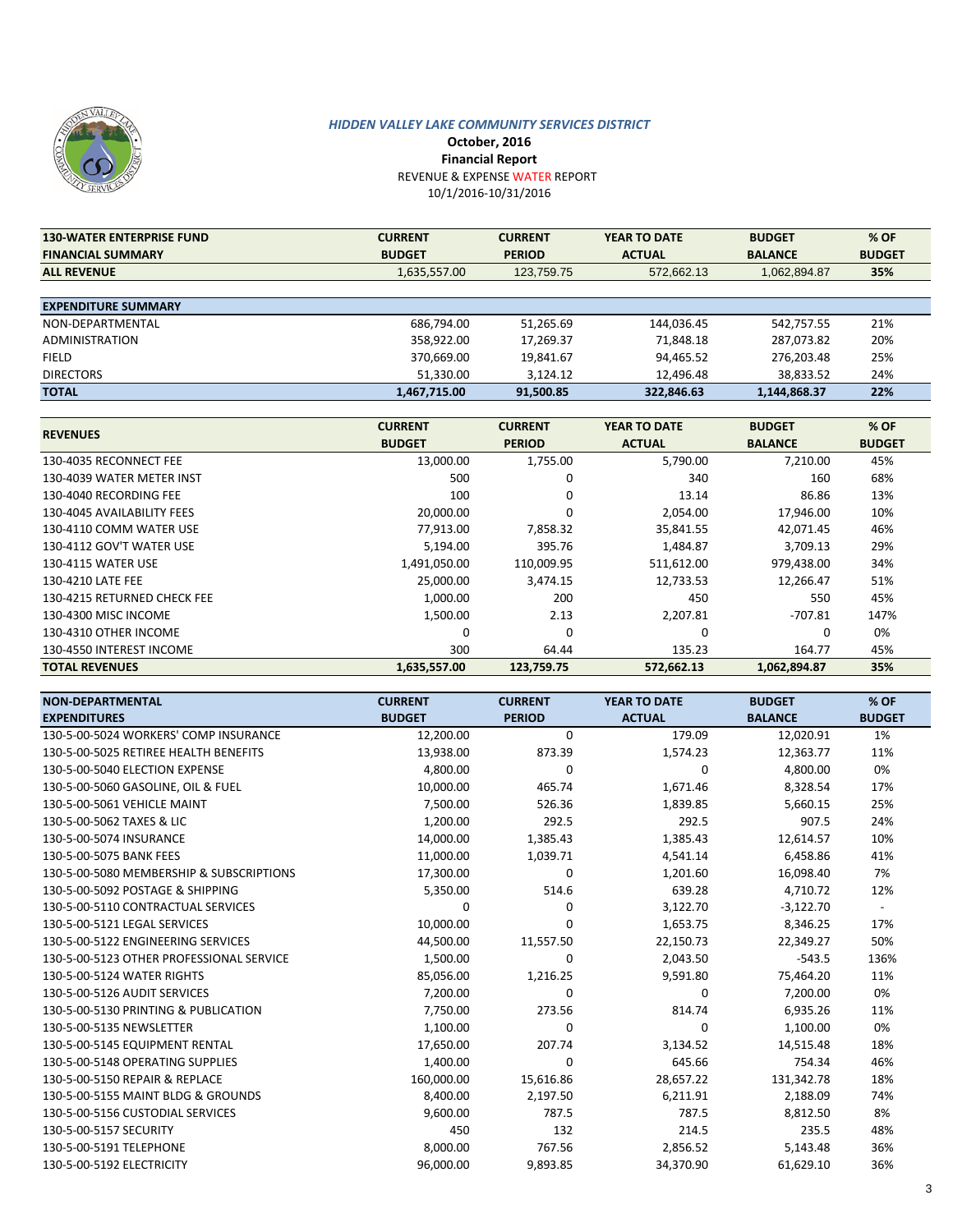| <b>TOTAL</b>                        | 686.794.00 | 51,265.69 | 144.036.45 | 542.757.55 | 21%  |
|-------------------------------------|------------|-----------|------------|------------|------|
| 130-5-00-5600 CONTINGENCY           | 45.000.00  |           | 0          | 45.000.00  | 0%   |
| 130-5-00-5545 RECORDING FEES        | 200        |           | 8.5        | 191.5      | 4%   |
| 130-5-00-5505 WATER CONSERVATION    | 9.000.00   | 2.100.00  | 6.800.00   | 2.200.00   | 76%  |
| 130-5-00-5315 SAFETY EQUIPMENT      | 1.700.00   | 0         | 2.306.94   | -606.94    | 136% |
| 130-5-00-5312 TOOLS - FIELD         | 2.000.00   | 0         | 315.96     | 1,684.04   | 16%  |
| 130-5-00-5311 EQUIPMENT - OFFICE    | 1.000.00   | 0         |            | 1.000.00   | 0%   |
| 130-5-00-5310 EQUIPMENT - FIELD     | 2.000.00   | 0         | 0          | 2.000.00   | 0%   |
| 130-5-00-5198 ANNUAL OPERATING FEES | 20.100.00  | 0         | 0          | 20.100.00  | 0%   |
| 130-5-00-5195 ENV/MONITORING        | 21.600.00  | 385       | 2.620.00   | 18.980.00  | 12%  |
| 130-5-00-5194 IT SERVICES           | 26.100.00  | 854.7     | 1.870.70   | 24.229.30  | 7%   |
| 130-5-00-5193 OTHER UTILITIES       | 2.200.00   | 177.94    | 533.82     | 1,666.18   | 24%  |

| <b>ADMINISTRATION</b>              | <b>CURRENT</b> | <b>CURRENT</b> | <b>YEAR TO DATE</b> | <b>BUDGET</b>  | % OF          |
|------------------------------------|----------------|----------------|---------------------|----------------|---------------|
| <b>EXPENDITURES</b>                | <b>BUDGET</b>  | <b>PERIOD</b>  | <b>ACTUAL</b>       | <b>BALANCE</b> | <b>BUDGET</b> |
| 130-5-10-5010 SALARIES & WAGES     | 236.130.00     | 9.804.03       | 39,651.12           | 196,478.88     | 17%           |
| 130-5-10-5020 EMPLOYEE BENEFITS    | 72.147.00      | 4.320.31       | 23.134.84           | 49.012.16      | 32%           |
| 130-5-10-5021 RETIREMENT BENEFITS  | 40.867.00      | 2,674.58       | 7.587.54            | 33.279.46      | 19%           |
| 130-5-10-5090 OFFICE SUPPLIES      | 4.214.00       | 147.77         | 375.22              | 3,838.78       | 9%            |
| 130-5-10-5170 TRAVEL MILEAGE       | 1,664.00       | 10.18          | 337.46              | 1.326.54       | 20%           |
| 130-5-10-5175 EDUCATION / SEMINARS | 3.600.00       | 312.5          | 732.5               | 2.867.50       | 20%           |
| 130-5-10-5179 ADM MISC EXPENSES    | 300            |                | 29.5                | 270.5          | 10%           |
| <b>TOTAL</b>                       | 358.922.00     | 17,269.37      | 71,848.18           | 287,073.82     | 20%           |

| <b>FIELD</b>                       | <b>CURRENT</b> | <b>CURRENT</b> | YEAR TO DATE  | <b>BUDGET</b>  | % OF          |
|------------------------------------|----------------|----------------|---------------|----------------|---------------|
| <b>EXPENDITURES</b>                | <b>BUDGET</b>  | <b>PERIOD</b>  | <b>ACTUAL</b> | <b>BALANCE</b> | <b>BUDGET</b> |
| 130-5-30-5010 SALARIES & WAGES     | 248.736.00     | 13,656.87      | 66,071.42     | 182,664.58     | 27%           |
| 130-5-30-5020 EMPLOYEE BENEFITS    | 72.018.00      | 3.173.20       | 16.417.07     | 55.600.93      | 23%           |
| 130-5-30-5021 RETIREMENT BENEFITS  | 41.833.00      | 2.999.32       | 10.379.76     | 31,453.24      | 25%           |
| 130-5-30-5022 CLOTHING ALLOWANCE   | 1,500.00       | 0              | 1,500.00      | 0              | 100%          |
| 130-5-30-5063 CERTIFICATIONS       | 600            | 0              | 0             | 600            | 0%            |
| 130-5-30-5090 OFFICE SUPPLIES      | 686            | 12.28          | 97.27         | 588.73         | 14%           |
| 130-5-30-5170 TRAVEL MILEAGE       | 896            | 0              | 0             | 896            | 0%            |
| 130-5-30-5175 EDUCATION / SEMINARS | 4,400.00       |                | 0             | 4,400.00       | 0%            |
| <b>TOTAL</b>                       | 370.669.00     | 19,841.67      | 94,465.52     | 276.203.48     | 25%           |

| <b>DIRECTORS</b>                       | <b>CURRENT</b> | <b>CURRENT</b> | YEAR TO DATE  | <b>BUDGET</b>  | % OF          |
|----------------------------------------|----------------|----------------|---------------|----------------|---------------|
| <b>EXPENDITURES</b>                    | <b>BUDGET</b>  | <b>PERIOD</b>  | <b>ACTUAL</b> | <b>BALANCE</b> | <b>BUDGET</b> |
| 130-5-40-5010 DIRECTORS COMPENSATION   | 3,000.00       | 166.85         | 667.4         | 2.332.60       | 22%           |
| 130-5-40-5020 DIRECTOR BENEFTIS        | 230            | 7.43           | 29.72         | 200.28         | 13%           |
| 130-5-40-5030 DIRECTOR HEALTH BENEFITS | 46.460.00      | 2.949.84       | 11.799.36     | 34.660.64      | 25%           |
| 130-5-40-5170 TRAVEL MILEAGE           | 640            |                |               | 640            | 0%            |
| 130-5-40-5176 DIRECTOR TRAINING        | 1.000.00       |                |               | 1.000.00       | 0%            |
| <b>TOTAL</b>                           | 51.330.00      | 3.124.12       | 12.496.48     | 38.833.52      | 24%           |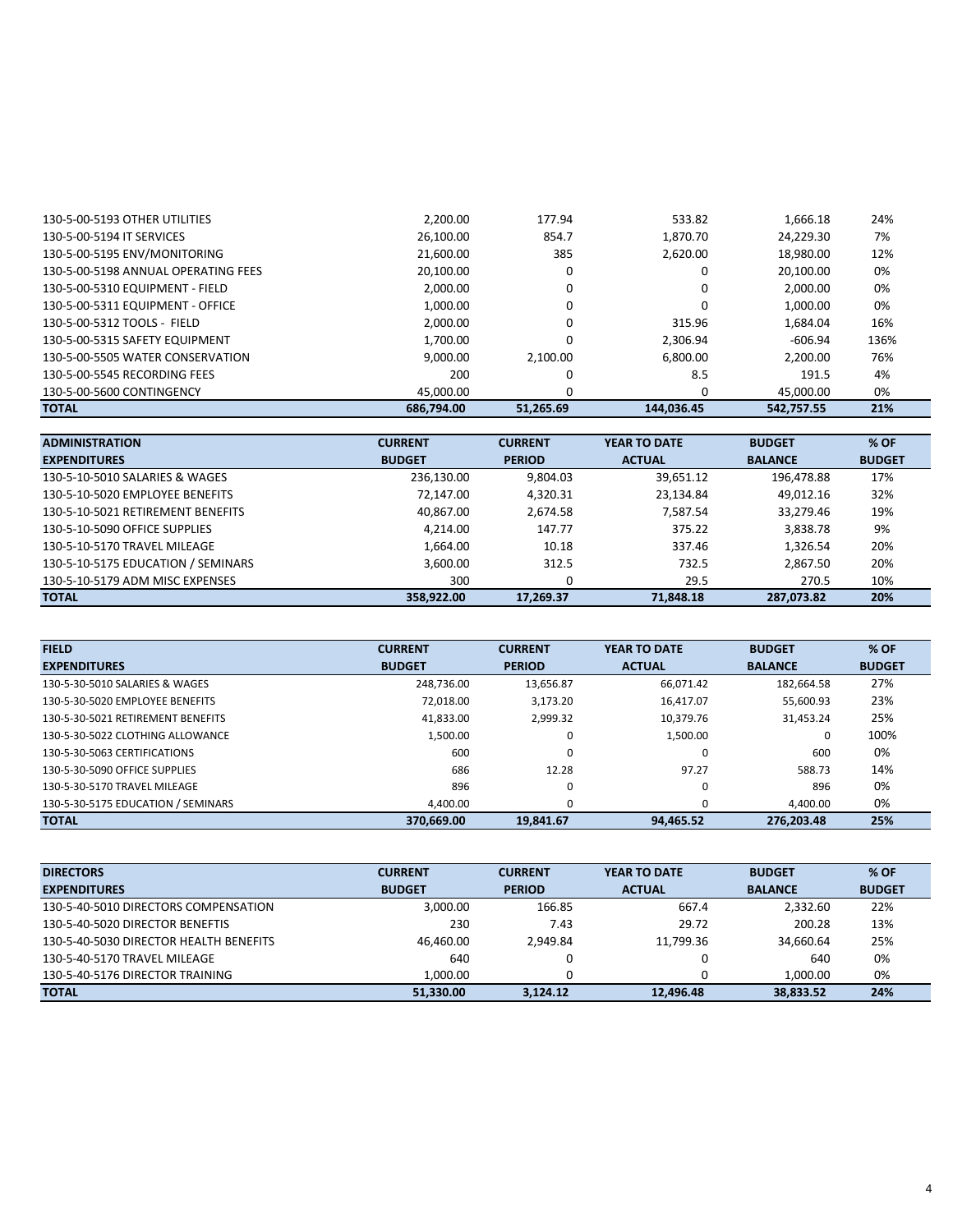

### **POOLED CASH October, 2016 FINANCIAL REPORT**

AS OF October 31, 2016

| <b>Beginning Balance</b>   | 302,500.10 |
|----------------------------|------------|
| <b>Cash Receipts</b>       |            |
| Deposit                    | 257,011.84 |
| <b>Transfers</b>           | 0.00       |
| <b>Total Receipts</b>      | 257,011.84 |
|                            |            |
| <b>Cash Disbursements</b>  |            |
| <b>Accounts Payable</b>    | 180,902.06 |
| Payroll                    | 39,413.54  |
| <b>Bank Fees</b>           | 2,450.31   |
| <b>Total Disbursements</b> | 222,765.91 |
| <b>Ending Balance</b>      | 336,746.03 |

### **TEMPORARY INVESTMENTS**

AS OF October 31, 2016

|     | <b>Fund</b>                       | <b>LAIF</b> | <b>Money Mkt</b> | <b>Total</b> | G/L Bal      |
|-----|-----------------------------------|-------------|------------------|--------------|--------------|
| 120 | <b>Sewer Operating Fund</b>       | 67,433.83   | 41,630.68        | 109,064.51   | 109,064.52   |
| 130 | <b>Water Operating Fund</b>       | 100,496.04  | (431.61)         | 100,064.43   | 100,064.44   |
| 215 | 1995-2 Redemption                 | 60,980.44   | 78,158.54        | 139,138.98   | 139,138.97   |
| 218 | <b>CIEDB Redemption</b>           | 11,537.53   |                  | 11,537.53    | 11,537.51    |
| 219 | <b>USDARUS Solar Loan (Sewer)</b> | 821.12      | 98,923.55        | 99,744.67    | 99,744.68    |
| 313 | Wastewater Cap Fac Reserved       | 259,254.02  | 22,806.74        | 282,060.76   | 282,060.76   |
| 314 | Wastewater Cap Fac Unrestricted   | 261,920.37  | 290,268.89       | 552,189.26   | 552,189.27   |
| 319 | Solar Reserve                     |             | 35,321.18        | 35,321.18    | 35,321.17    |
| 320 | <b>Water Capital Fund</b>         |             |                  |              |              |
| 350 | <b>CIEDB Loan Reserve</b>         | 171,566.02  |                  | 171,566.02   | 171,566.02   |
| 711 | <b>Bond Administration</b>        | 27,211.79   | 14,430.03        | 41,641.82    | 41,641.83    |
|     | <b>TOTAL</b>                      | 961,221.16  | 581,108.01       | 1,542,329.17 | 1,542,329.19 |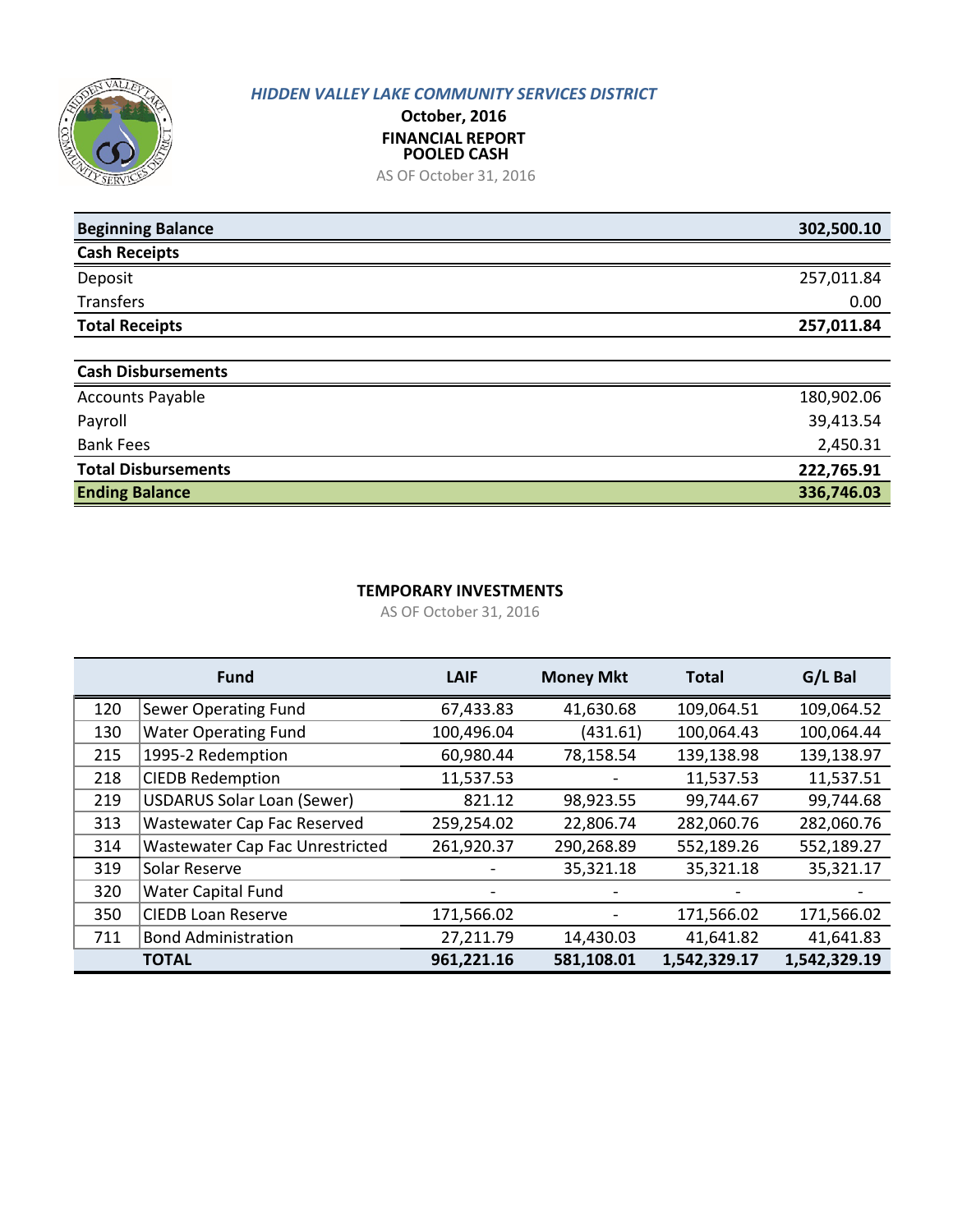

# **October, 2016 FINANCIAL REPORT**

**CAPITAL EXPENDITURES**  2016-2017 BUDGET

| <b>Sewer</b>                                      | <b>Budget</b> | <b>Yr to Date</b><br><b>Actual</b> |
|---------------------------------------------------|---------------|------------------------------------|
| <b>Repair Sewer Lateral Leaks</b>                 | 76,100.00     | $0.00\,$                           |
| Complete Revised Sewer System Management Plan     | 9,000.00      | 0.00                               |
| Install Security Fencing at Lift Station 1 & 4    | 10,000.00     | 0.00                               |
| New Roof for Admin Building                       | 40,000.00     | 6,710.00                           |
| Preliminary Design-Chlorine Disinfection Facility | 45,006.00     | 0.00                               |
| <b>Crazy Creek Land Purchase</b>                  | 0.00          | 11,765.50                          |
| <b>WWTP Sand Filters</b>                          | 25,000.00     | 0.00                               |
| Chlorine Tank Auto shut-off                       | 32,000.00     | 0.00                               |
| <b>Total</b>                                      | 237,106.00    | 18,475.50                          |

| Water                                                             | <b>Yr to Date</b><br><b>Actual</b> |
|-------------------------------------------------------------------|------------------------------------|
| New Roof for Admin Building (not from Capital)                    | 2.110                              |
| \$4,600 trsf from 5505 - Water Conservation, \$2,110 fr Operating | 4,600                              |
| (No planned capital expenditures in FY 2015-2019)                 |                                    |
| Total                                                             |                                    |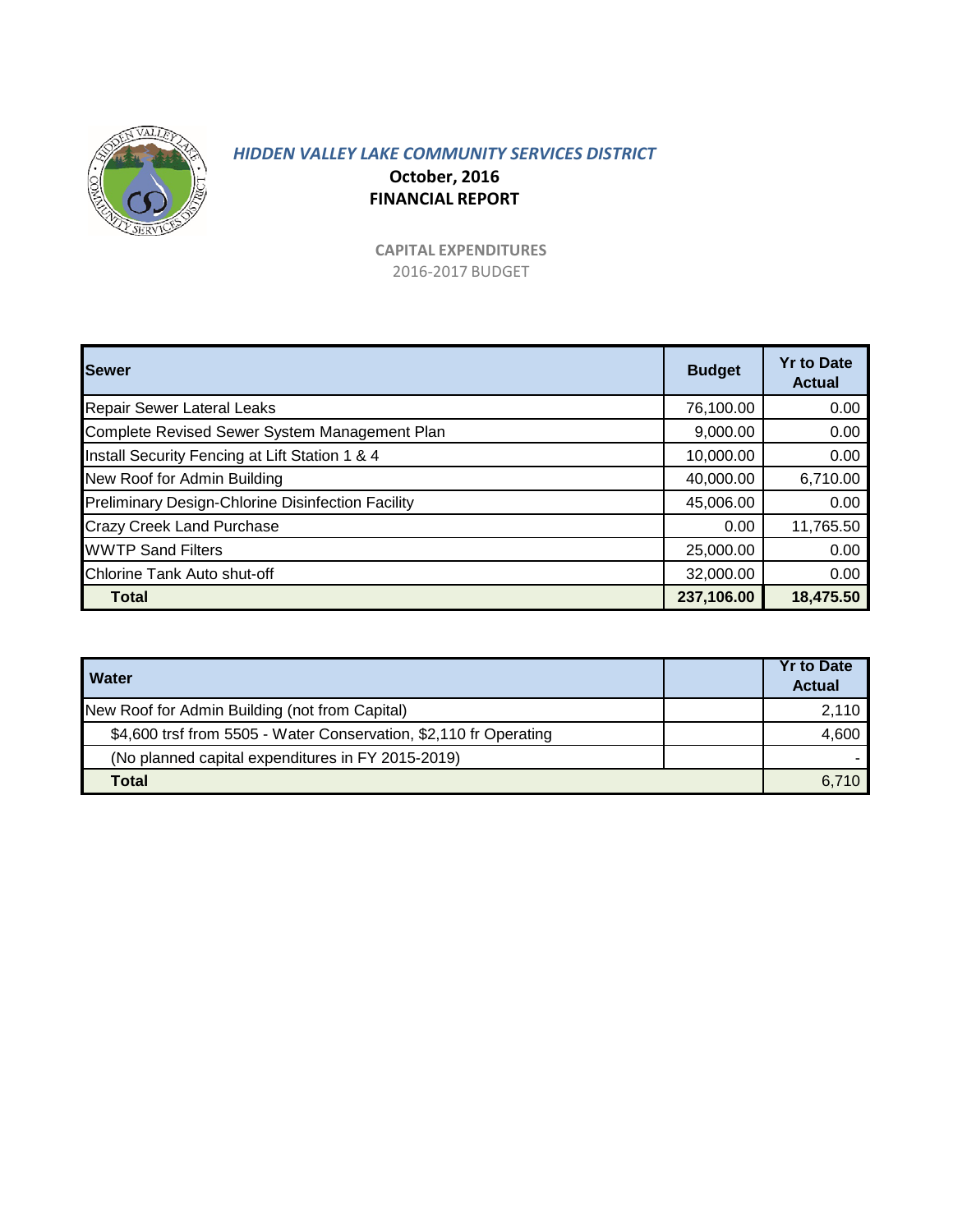# **MEMO**

To: Board of Directors

From: Marty Rodriguez

Date: 11/16/16

RE: Senior Account Representative's Monthly Report

# **Monthly Billing October 31, 2016**

Mailed statements: 2,177 Electronic statements: 369

The statement "special message" notified customers of the FY 2016/17 and Drought Stage 2 rates in effect. Office Closure 12 pm – 1 pm on the  $3<sup>rd</sup>$  Wednesday of each month.

# **Delinquent Billing 10/20/2016**

Delinquent statements for September bills: Mailed statements: 535 Electronic statements: 83

# **Courtesy Notification 11/8/2016**

Courtesy notices delivered to the customer's property for delinquent Sept. bills: 183 Electronic notices: 24

# **Phone Notification 11/9/2016**

Phone notifications: 126 The phone notification was sent out around 10:30 am resulting in 91 payments received by the office staff during business hours.

# **Lock Offs 11/10/2016**

.

35 customers were in the lock off process at 5:00 pm on 11/9/2016. 13 payments were made before service orders went out in the field at 9:00 am on 11/10/2016.

A total of 22 customers were locked off for nonpayment.

Throughout lock off day 14 payments were collected and meters unlocked.

At the time of this report only 8 meters remain locked.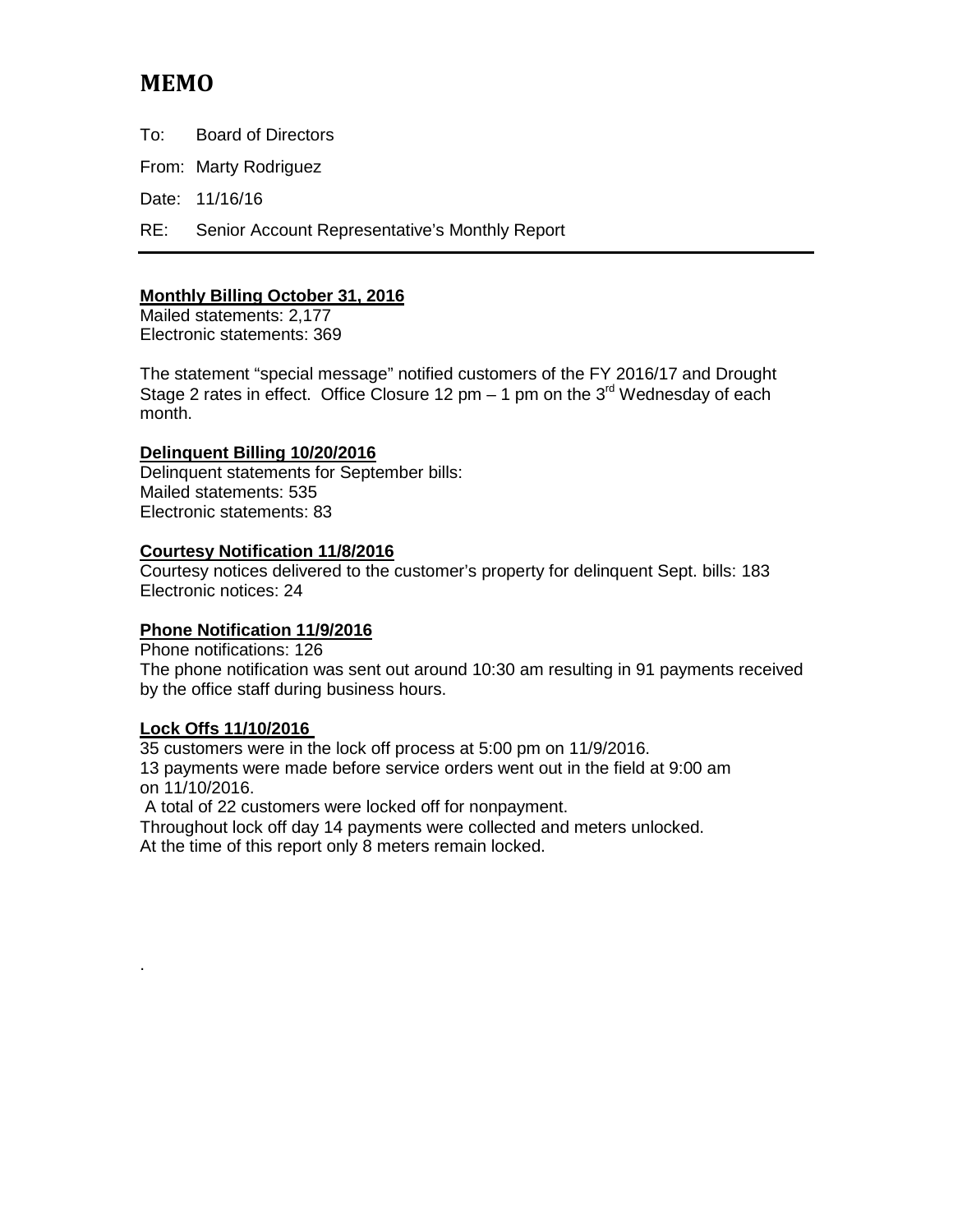

**F** 

# **October 2016 Report**

| <b>Water Connections:</b>     |                 | <b>Sewer Connections:</b>                               |      |
|-------------------------------|-----------------|---------------------------------------------------------|------|
| New (October)                 | 0               | New (October)                                           |      |
| Residential (September)       | 2432            | Residential (September)<br><b>Commercial &amp; Govt</b> | 1462 |
| Commercial & Govt (September) | 35              | (September)                                             | 15   |
| Total (October) :             | 2467            |                                                         | 1478 |
|                               | <b>Rainfall</b> |                                                         |      |
| This month                    | Last year       | <b>Historical</b>                                       |      |
| 8.56                          | .05             | 4.83                                                    |      |

| <b>Groundwater Elevation</b> |            |            |                   |  |
|------------------------------|------------|------------|-------------------|--|
| <b>Monitoring Wells</b>      | This month | Last year  | <b>Historical</b> |  |
| Prod Wells                   | 928.79     | 923.47     | 920.44            |  |
| AG                           | 930.12     | <b>OOS</b> | 919.74            |  |
| <b>TP Wells</b>              | 950.44     | 948.3      | 949.83            |  |
| Grange Rd                    | 936.22     | 930.84     | 933.88            |  |
| <b>American Rock</b>         | 968.39     | <b>OOS</b> | 968.25            |  |
| <b>Spyglass</b>              | 963.12     | 963.20     | 962.94            |  |
| Luchetti                     | 920.85     | 915.65     | 920.06            |  |
| 18th T                       | 940.02     | 939.19     | 940.08            |  |

| <b>Completed Service Orders</b> |      |           |  |  |
|---------------------------------|------|-----------|--|--|
| This month                      | YTD  | Last Year |  |  |
| 90                              | 1005 | 1424      |  |  |
| <b>Overtime Hours</b>           | 28   | \$1072.63 |  |  |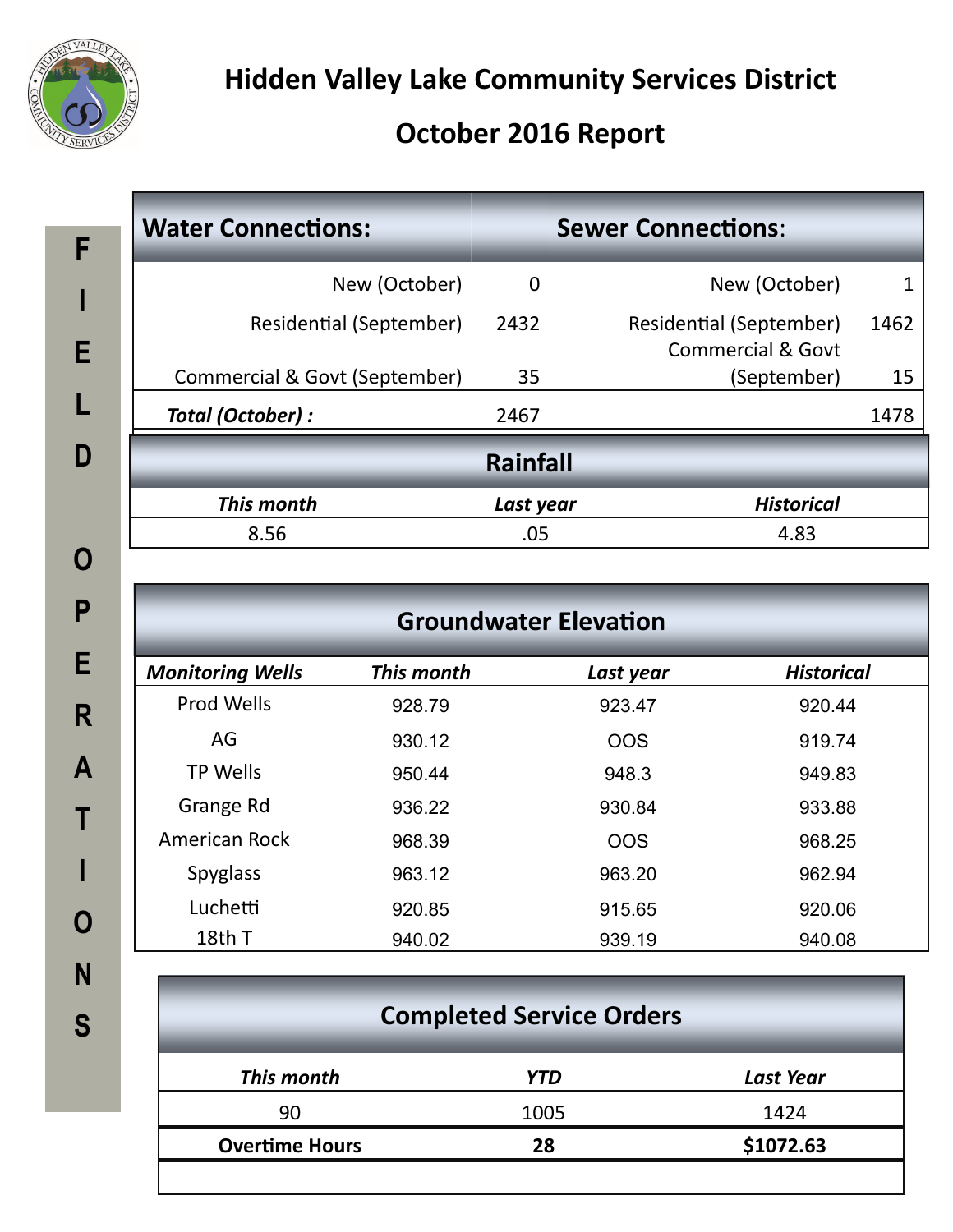# **October 2016 Field Report**

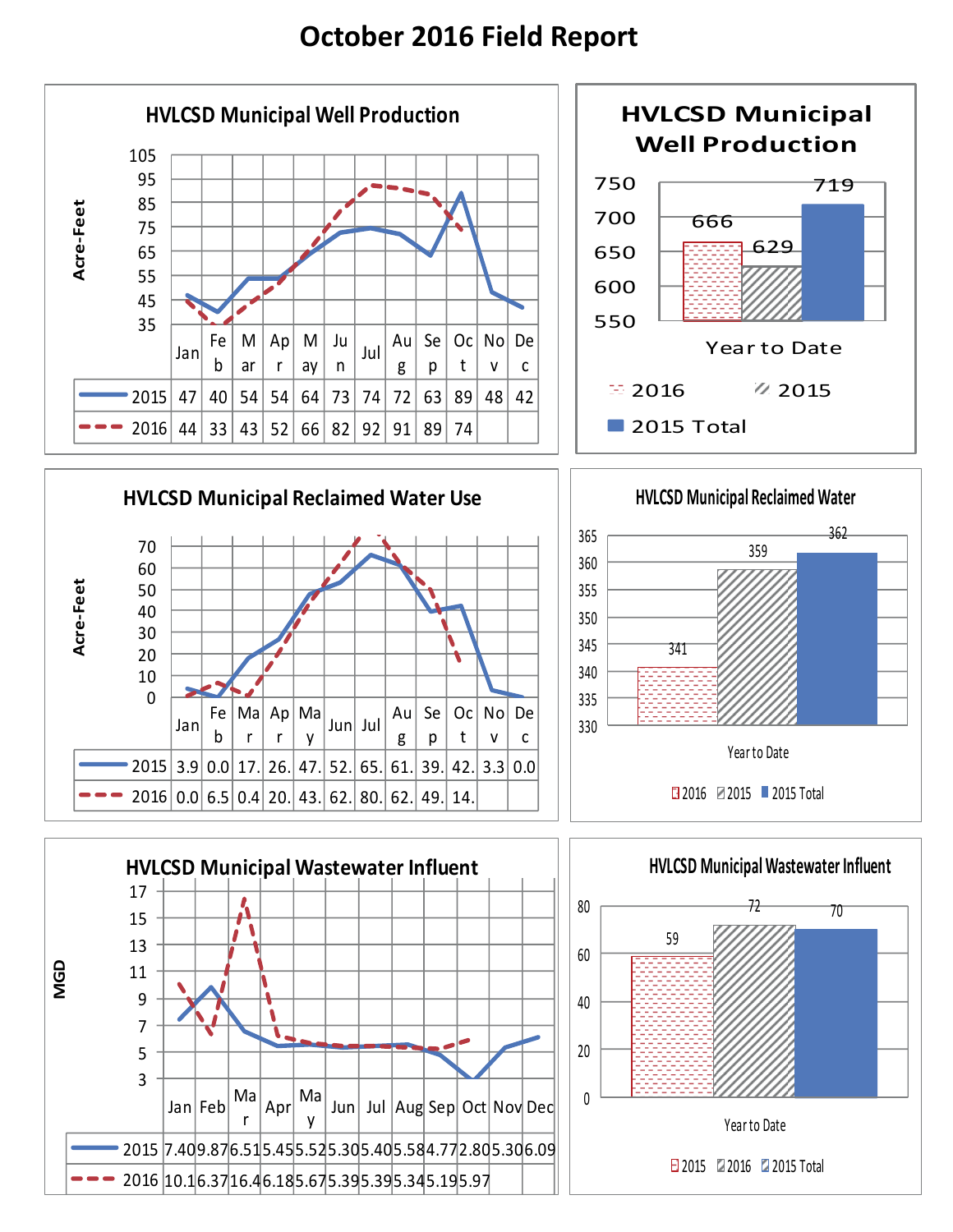# **Water Operations and Maintenance Highlights**

- $\bullet$  10/11, 10/13 Courtesy notices, lock offs
- **Service line replacement Donkey Hill**
- **Replaced fuse in Unit 9 booster pump**
- **TroubleshooƟng WWTP booster pump**
- **AirVac maintenance at Spruce Grove Rd & Powderhorn**
- **PRV repair at Spruce Grove Rd, Knollview & Powderhorn**
- **Leak repair at Hidden Valley Rd & Donkey Hill**
- **RouƟne operaƟons and maintenance**
- **10/25‐10/28 Meter reads**

# **Wastewater Operations and Maintenance Highlights**

- **10/11, 10/13 Courtesy noƟces, lock offs**
- **TroubleshooƟng filters at WWTP**
- **Sludge maintenance**
- **CalibraƟng Cl2 analyzer**
- **10/25‐10/28 Meter reads**
- **RouƟne operaƟons and maintenance**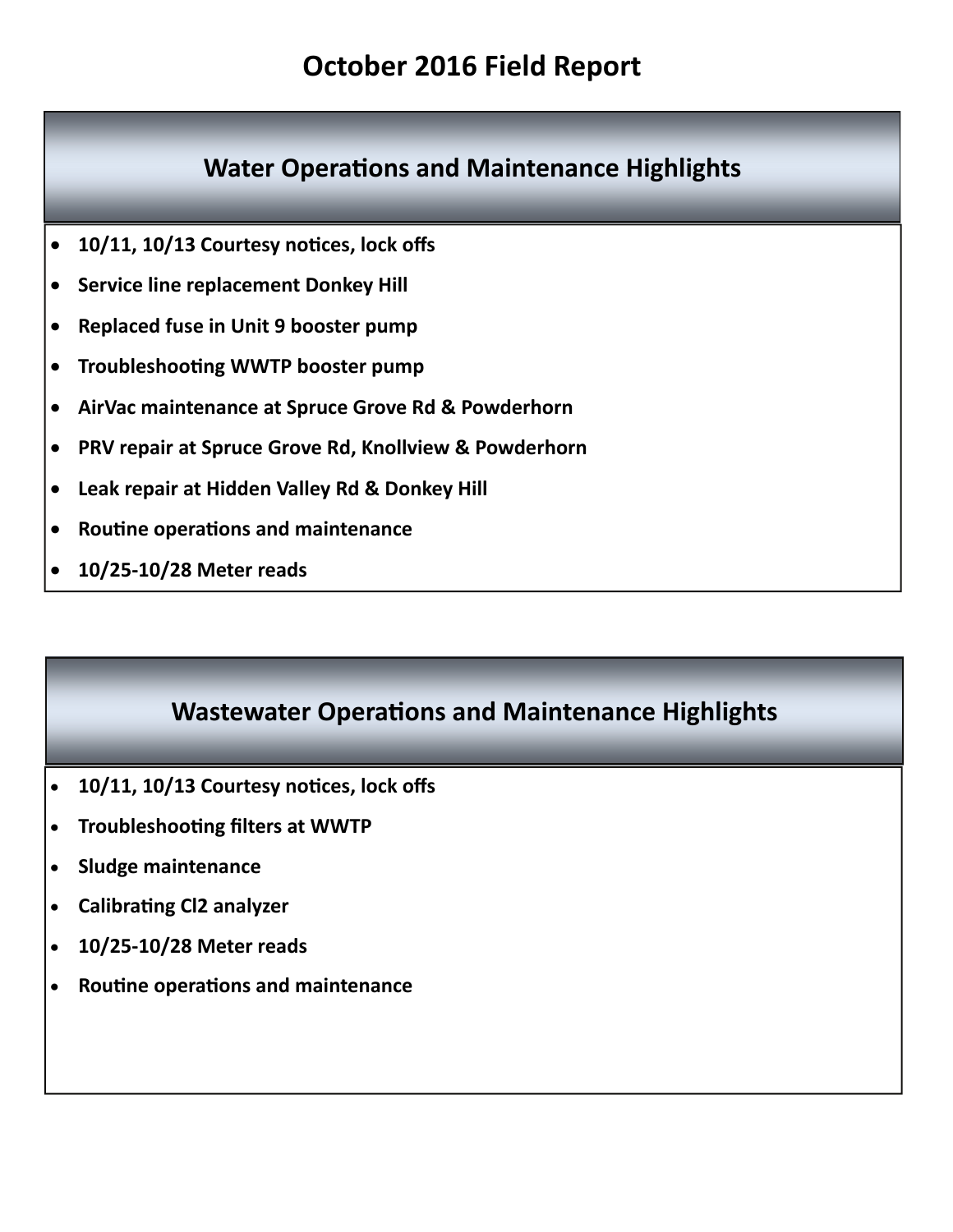# **October 2016 Field Report**

| <b>Vehicle Mileage</b> |                |  |  |
|------------------------|----------------|--|--|
| Vehicle                | <b>Mileage</b> |  |  |
| Truck 1                | Non-op         |  |  |
| Truck 3                | 2165           |  |  |
| Truck 4                | 0              |  |  |
| Truck 6                | 682            |  |  |
| Truck 7                | 646            |  |  |
| Truck 8                | 1577           |  |  |
| Dump Truck             | 22             |  |  |
| Backhoe                |                |  |  |
|                        | Non-op         |  |  |
| Tractor                | (scrap)        |  |  |
| New Holland            |                |  |  |
| Tractor                | 9.1            |  |  |

| <b>Fuel Tank Use</b> |                 |          |  |  |  |
|----------------------|-----------------|----------|--|--|--|
|                      | <b>Gasoline</b> | Diesel   |  |  |  |
| <b>Tank Meter</b>    | 91029.9         | 20291.80 |  |  |  |
| <b>Fuel Log</b>      | 326.2           | 113.1    |  |  |  |
| October              |                 |          |  |  |  |
| <b>Tank Level</b>    | 86.63           | 386.85   |  |  |  |
| September            |                 |          |  |  |  |
| <b>Tank Level</b>    | 320.65          | 429.35   |  |  |  |

| <b>Vehicle Maintenance</b> |                  |             |  |  |
|----------------------------|------------------|-------------|--|--|
| <b>Vehicle</b>             | Type of activity | <b>Time</b> |  |  |
| None                       | None             | None        |  |  |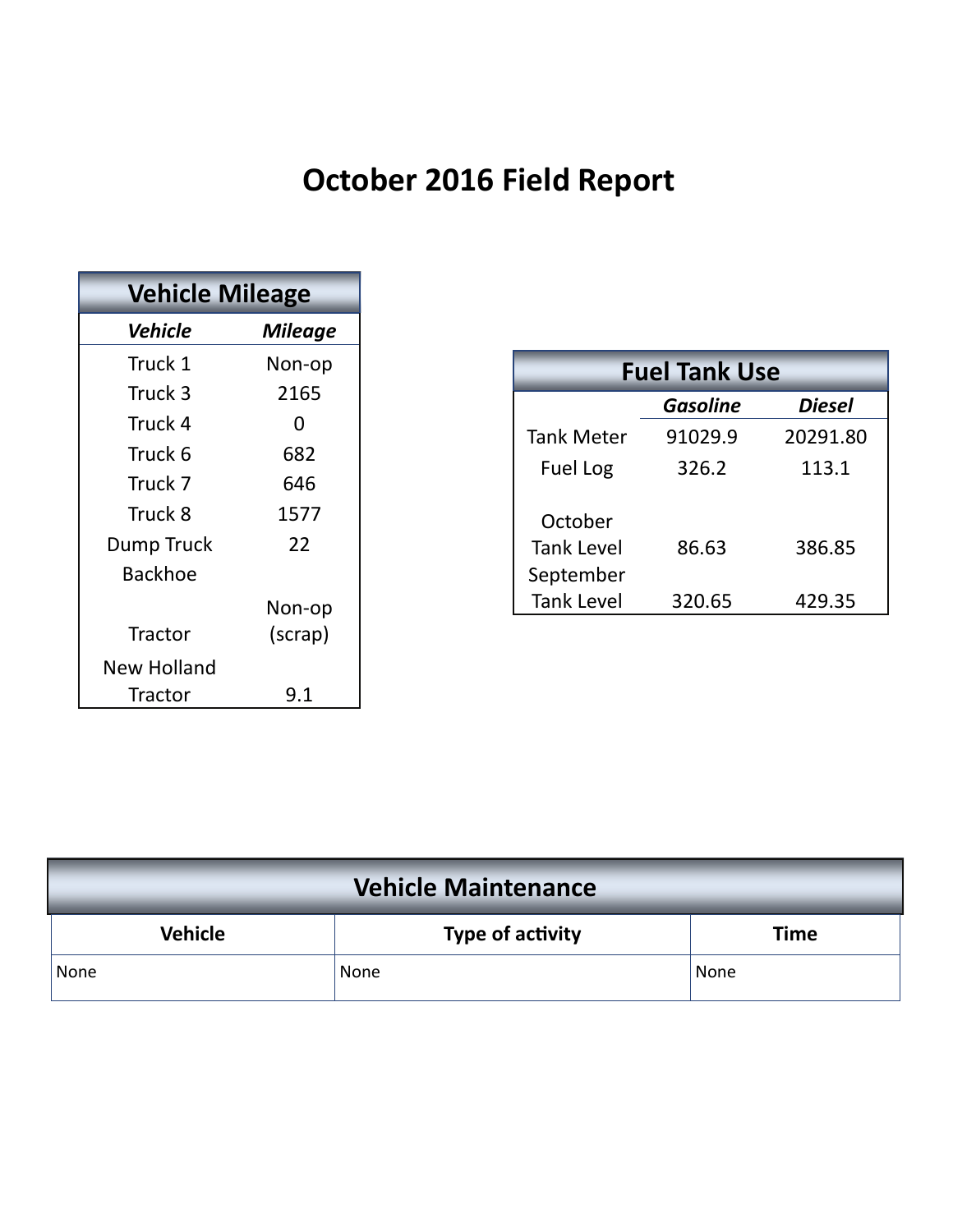# **DATE:** November 22, 2016

**AGENDA ITEM:** Approve Resolution 2016-19 Investment of Hidden Valley Lake Community Services District's Monies in Local Agency investment Fund

### **RECOMMENDATIONS:**

Approve Resolution 2016-19 Investment of Hidden Valley Lake Community Services District's Monies in Local Agency investment Fund, to include General Manager Kirk Cloyd as an authorized officer.

# **FINANCIAL IMPACT:** NA

**BACKGROUND:** Pursuant to Chapter 730 of the statutes of 1976, Section 16429.1 was added to the California Government Code to create a Local Agency Investment Fund in the State Treasury for the deposit of money of a local agency for purposes of investment by the State Treasurer.

| APPROVED       | OTHER       |
|----------------|-------------|
| AS RECOMMENDED | (SEE BELOW) |

Modification to recommendation and/or other actions:

I, Kirk Cloyd, Secretary to the Board, do hereby certify that the foregoing action was regularly introduced, passed, and adopted by said Board of Directors at a regular board meeting thereof held on November 22, 2016 by the following vote:

| Ayes: | Absent: |
|-------|---------|
| Noes: |         |

Abstain: Secretary of the Board Abstain: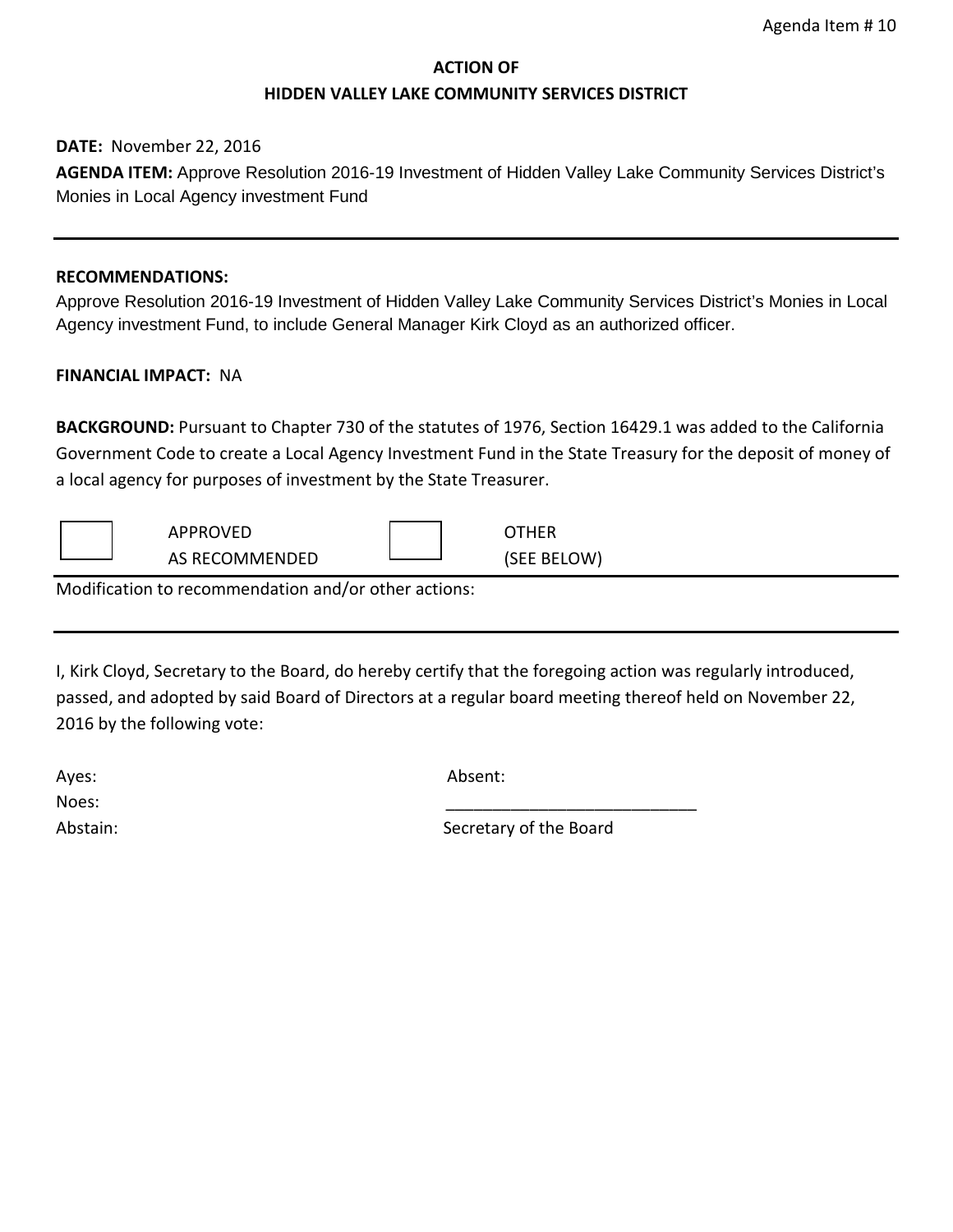# RESOLUTION 2016-19

# A RESOLUTION AUTHORIZING INVESTMENT OF HIDDEN VALLEY LAKE COMMUNITY SERVICES DISTRICT'S MONIES IN LOCAL AGENCY INVESTMENT FUND

WHEREAS, Pursuant to Chapter 730 of the statutes of 1976 Section 16429.1 was added to the California Government Code to create a Local Agency Investment Fund in the State Treasury for the deposit of money of a local agency for purposes of investment by the State Treasurer; and

WHEREAS, the Board of Directors of the Hidden Valley Lake Community Services District does hereby find that the deposit and withdrawal of money in the Local Agency Investment Fund in accordance with the provisions of Section 16429.1 of the Government Code for the purpose of investment as stated therein as in the best interest of the Hidden Valley Lake Community Services District.

NOW THEREFORE, BE IT RESOLVED, THAT the Board of Directors of the Hidden Valley Lake Community Services District does hereby authorize the deposit and withdrawal of Hidden Valley Lake Community Services District monies in the Local Agency Investment Fund in the State Treasury in accordance with the provisions of Section 16429.1 of the Government Code for the purpose of investment as stated therein, and verification by the State Treasurer's Office of all banking information provided in that regard.

BE IT FURTHER RESOLVED, that the following Hidden Valley Lake Community Services District's officers or their successors in the office shall be authorized to order the deposit or withdrawal of monies in the Local Agency Investment Fund:

\_\_\_\_\_\_\_\_\_\_\_\_\_\_\_\_\_\_\_\_\_\_\_\_\_\_\_ \_\_\_\_\_\_\_\_\_\_\_\_\_\_\_\_\_\_\_\_\_\_\_\_\_\_\_ James Freeman, President James Lieberman, Vice President

\_\_\_\_\_\_\_\_\_\_\_\_\_\_\_\_\_\_\_\_\_\_\_\_\_\_\_ \_\_\_\_\_\_\_\_\_\_\_\_\_\_\_\_\_\_\_\_\_\_\_\_\_\_\_ Linda Herndon, Director **Franch Budith Mirbegian, Director** 

\_\_\_\_\_\_\_\_\_\_\_\_\_\_\_\_\_\_\_\_\_\_\_\_\_\_\_ \_\_\_\_\_\_\_\_\_\_\_\_\_\_\_\_\_\_\_\_\_\_\_\_\_\_\_ Carolyn Graham, Director **Kirk Cloyd, General Manager** 

PASSED AND ADOPTED, by the Hidden Valley Lake Community Services District's Board of Directors, County of Lake of the state of California on November 22, 2016.

Resolution approved as follows: AYES: NOES: ABSTAIN: ABSENT:

ATTEST: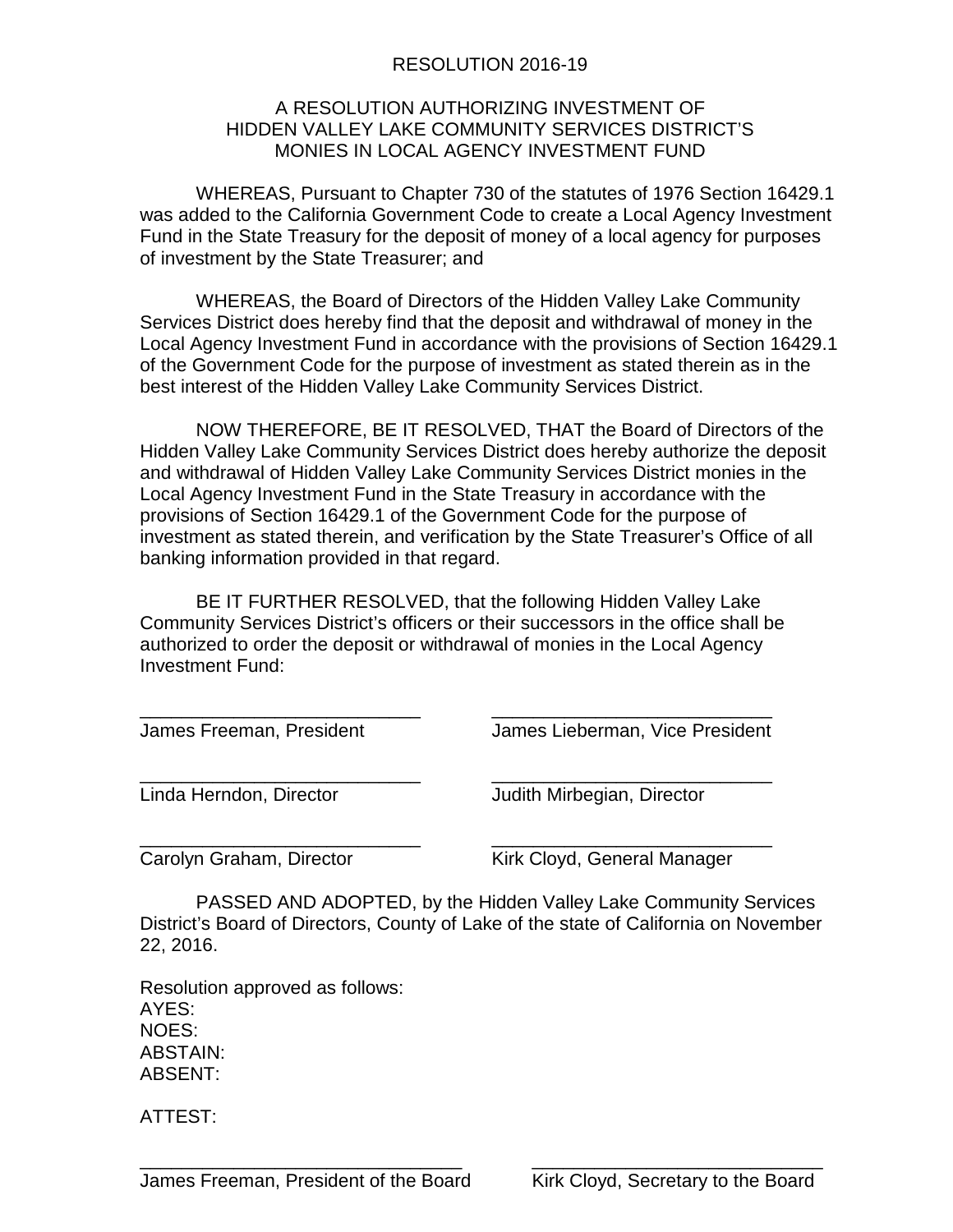# **DATE:** November 22, 2016

**AGENDA ITEM:** Adoption of Resolution 2016-20 Updating District Conflict of Interest Code and Rescinding District Resolution 2014-12

# **RECOMMENDATIONS:**

Update the District's Conflict of Interest Code via adoption of Resolution 2016-20

# **FINANCIAL IMPACT:**

None

# **BACKGROUND:**

Pursuant to the Political Reform Act (Act), all public agencies are required to adopt a Conflict-of-Interest Code (Code). Among other things, the code designates positions within the agency that must file Statements of Economic Interest (Form 700) and the associated types (disclosure categories) of interests to be reported. The District Code was last updated in 2014. Since then, titles and responsibilities have changed and the Full Charge Bookkeeper position now performs the functions of the Treasurer to the Board. The above changes are considered significant by the Fair Political Practices Commission and therefore necessitate adoption of an updated District Code.

The proposed District Code would supplant the existing District Code adopted in 2014 and like its predecessor, consist of the two following components:

- (1) California Government Code Section 18730
- (2) Exhibit A (list of designated positions and respective disclosure categories)

The updated District Code is created via adoption of Resolution 2016-20. Copies of California Government Code 18730, Exhibit A and Resolution 2016-20 are attached.

| <b>APPROVED</b> | THER        |  |
|-----------------|-------------|--|
| AS RECOMMENDED  | (SEE BELOW) |  |

Modification to recommendation and/or other actions:

I, Kirk Cloyd, Secretary to the Board, do hereby certify that the foregoing action was regularly introduced, passed, and adopted by said Board of Directors at a regular board meeting thereof held on November 20, 2016 by the following vote:

Ayes: Absent: Noes: \_\_\_\_\_\_\_\_\_\_\_\_\_\_\_\_\_\_\_\_\_\_\_\_\_\_\_

Abstain: Secretary of the Board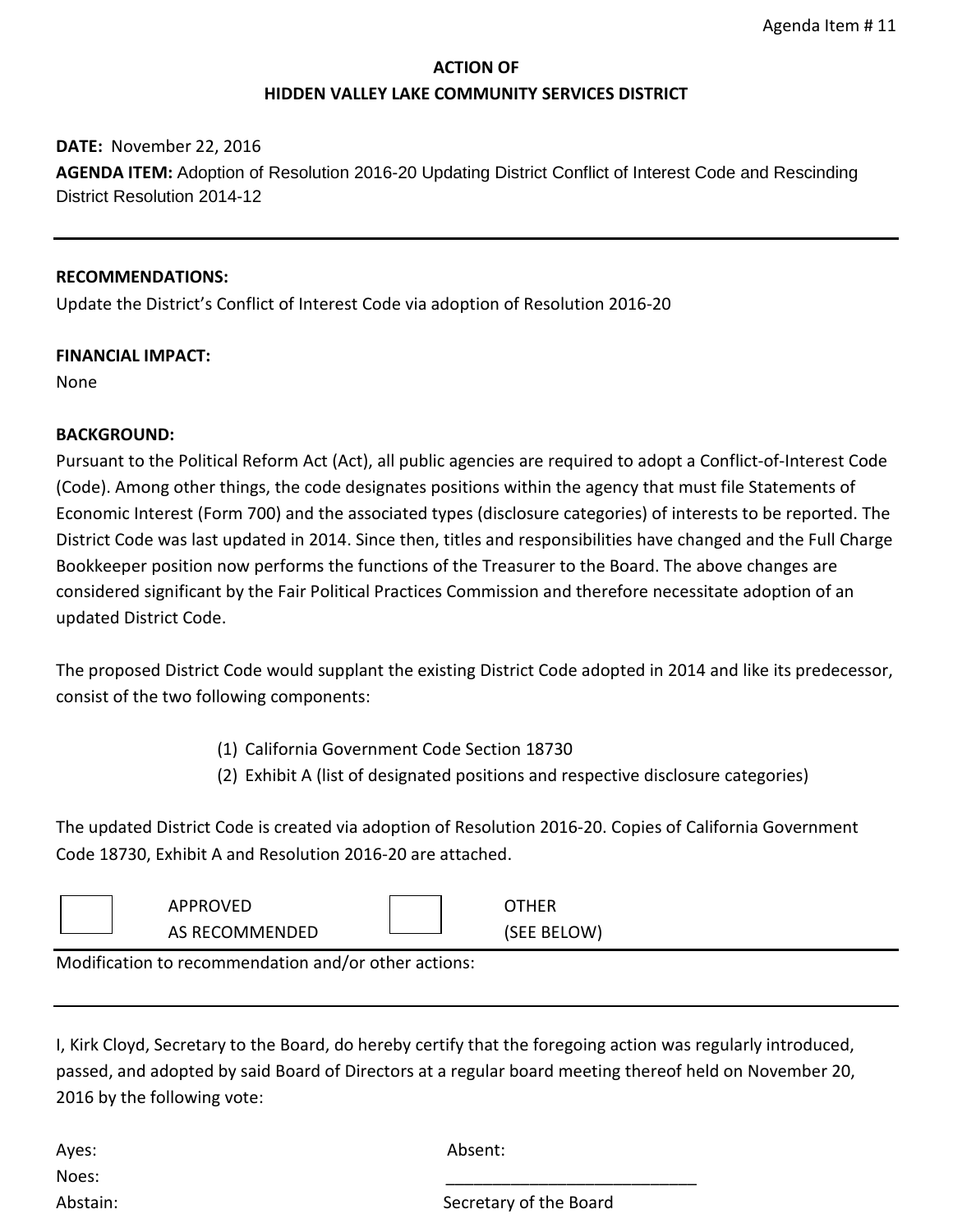# **RESOLUTION 2016-20**

# **RESOLUTION OF THE HIDDEN VALLEY LAKE COMMUNITY SERVICES DISTRICT BOARD OF DIRECTORS UPDATING THE HIDDEN VALLEY COMMUNITY SERVICES DISTRICT CONFLICT OF INTEREST CODE AND RESCINDING RESOLUTION NUMBER 2014-12**

WHEREAS, the Political Reform Act, California Government Code Section 81000, *et seq.,* requires State and local government agencies to adopt and promulgate a Conflict of Interest Code; and

WHEREAS, California Government Code Section 18730 provides a model Conflict of Interest Code, suitable for adoption by a local agency, and;

WHEREAS, the Hidden Valley Lake Community Services District (District) previously adopted Resolution 2014-12, adopting by reference the model Conflict of Interest Code set forth in California Government Code Section 18730; and

WHEREAS, the Political Reform Act requires every local government agency to periodically review, and if deemed necessary, update its Conflict of Interest Code to reflect changed circumstances; and

WHEREAS, the title and/or responsibilities of certain staff positions subject to the District's Conflict of Interest Code has changed since adoption of Resolution 20014-12, thereby necessitating revisions to the District's current Conflict of Interest Code.

NOW, THEREFORE, BE IT RESOLVED by the Hidden Valley Lake Community Services District Board of Directors:

# Section 1. Rescind Resolution Number 2014-12

Resolution Number 2014-12 is hereby rescinded.

# Section 2. Adoption of Conflict of Interest Code

California Government Code Section 18730 and any amendments duly adopted by the Fair Political Practices Commission are hereby incorporated by reference and, along with the attached Exhibit A in which public officials and employees are designated and in which disclosure categories are set forth, constitute the Conflict of Interest Code of the Hidden Valley Lake Community Services District. Adoption of this Conflict of Interest Code is subject to the approval of the Board of Supervisors of the County of Lake.

# Section 3. Annual Disclosure Statements

Persons holding designated positions shall file an annual statement no later than April 1<sup>st</sup>. Annual statements shall disclose any reportable investments, interests in real property, income and business positions held or received during the previous calendar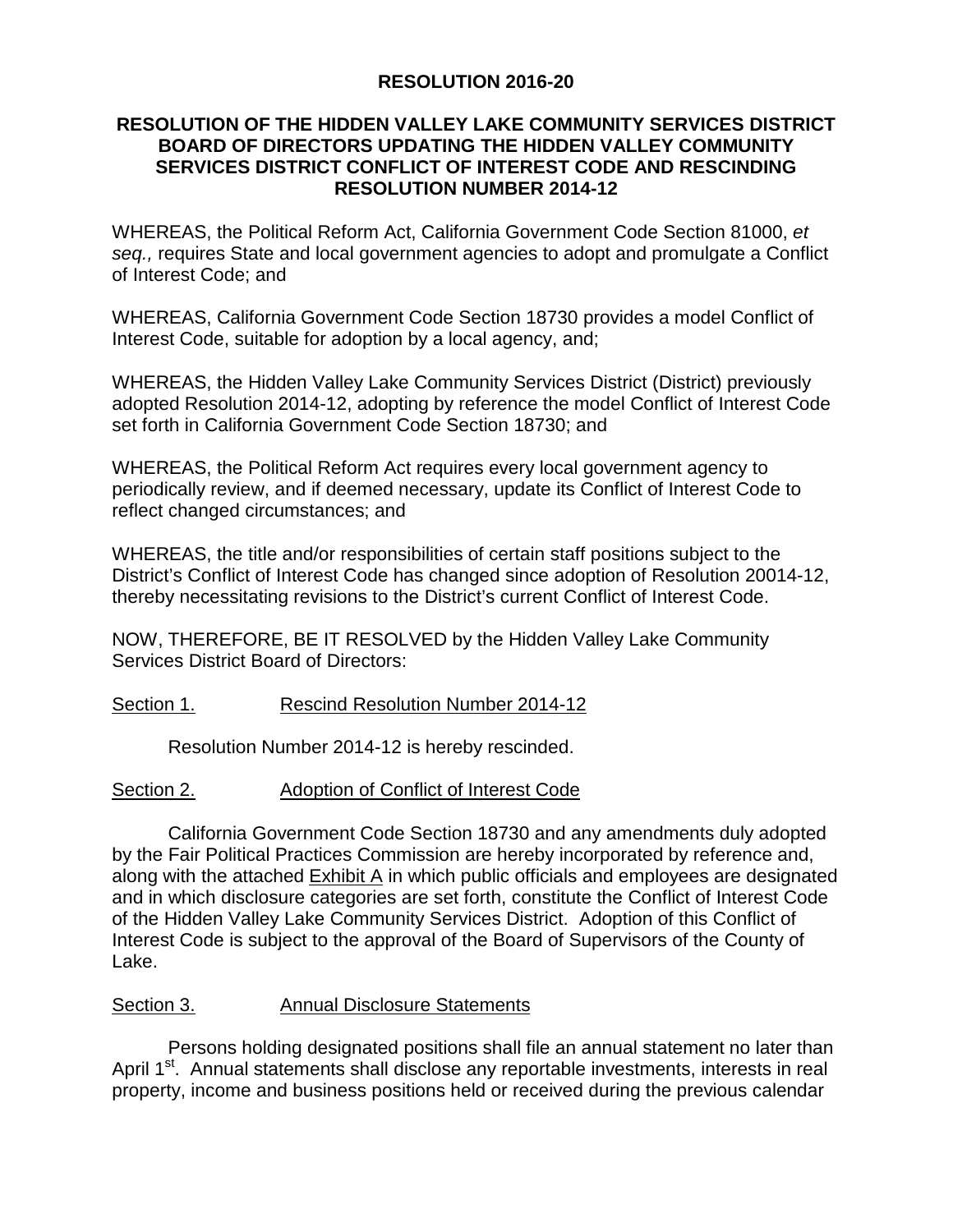year; provided however, that the period covered by an employee's first annual statement shall begin on the effective date of the Conflict of Interest Code or the date of assuming office, whichever is later.

# Section 4. Code Reviewing Body

The Secretary to the Board is hereby directed to submit a copy of the updated Conflict of Interest Code to the Board of Supervisors of the County of Lake and to request that the Board of Supervisors approve the updated Conflict of Interest Code of the Hidden Valley Lake Community Services District in accordance with California Government Code Section 87303.

**PASSED AND ADOPTED** on November 22, 2016 by the following vote:

**AYES: NOES: ABSTAIN: ABSENT:** 

> **\_\_\_\_\_\_\_\_\_\_\_\_\_\_\_\_\_\_\_\_\_\_\_\_\_\_\_\_\_** Jim Freeman President of the Board of Directors

**ATTEST:**

\_\_\_\_\_\_\_\_\_\_\_\_\_\_\_\_\_\_\_\_\_\_\_\_ Kirk Cloyd General Manager / Secretary to the Board of Directors